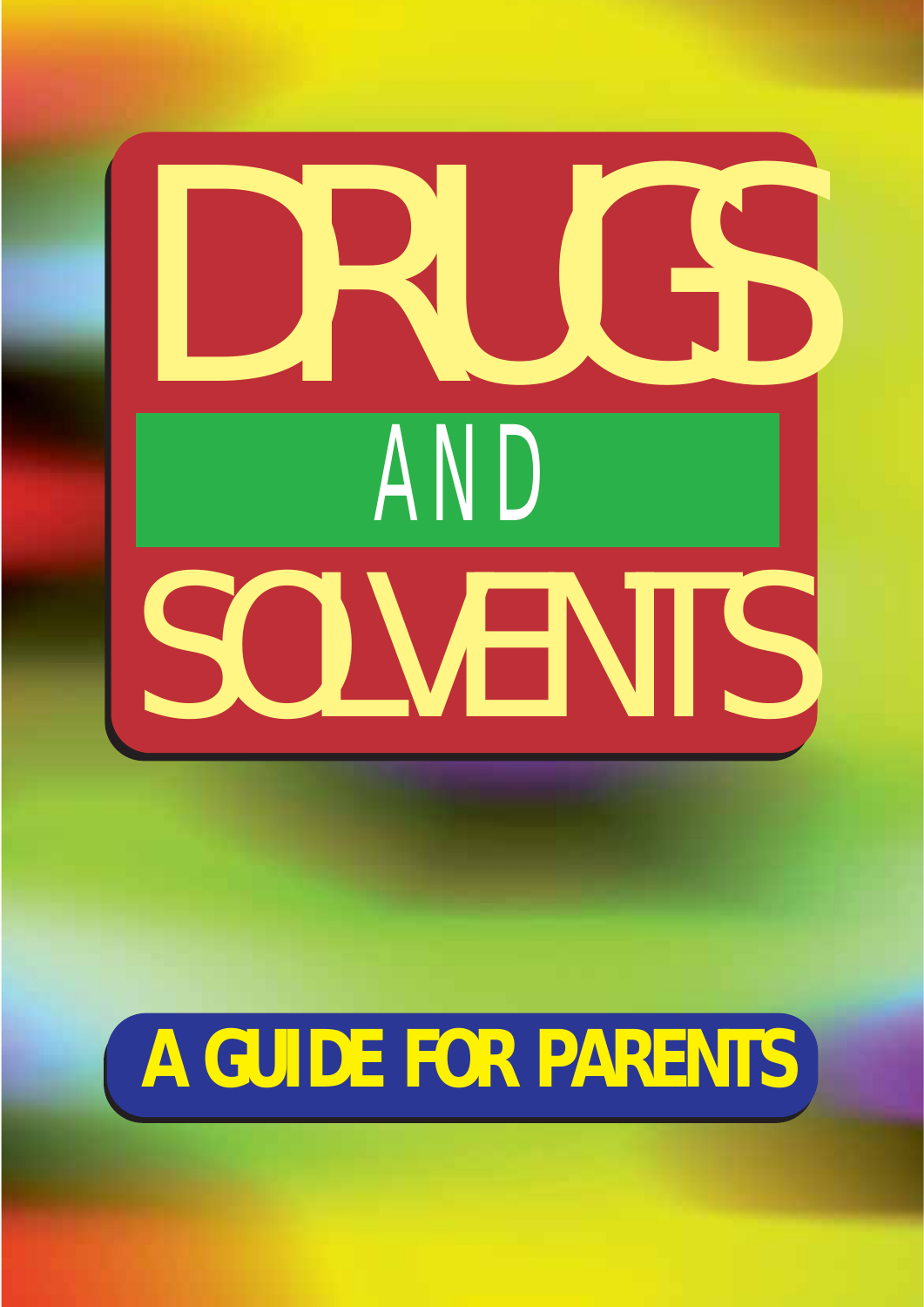# **Contents**

| Balancing it all out manufactured and all out and all out manufactured and all out manufactured and all out and all out and all out and all out and all out and all out and all out and all out and all out and all out and al |  |
|--------------------------------------------------------------------------------------------------------------------------------------------------------------------------------------------------------------------------------|--|

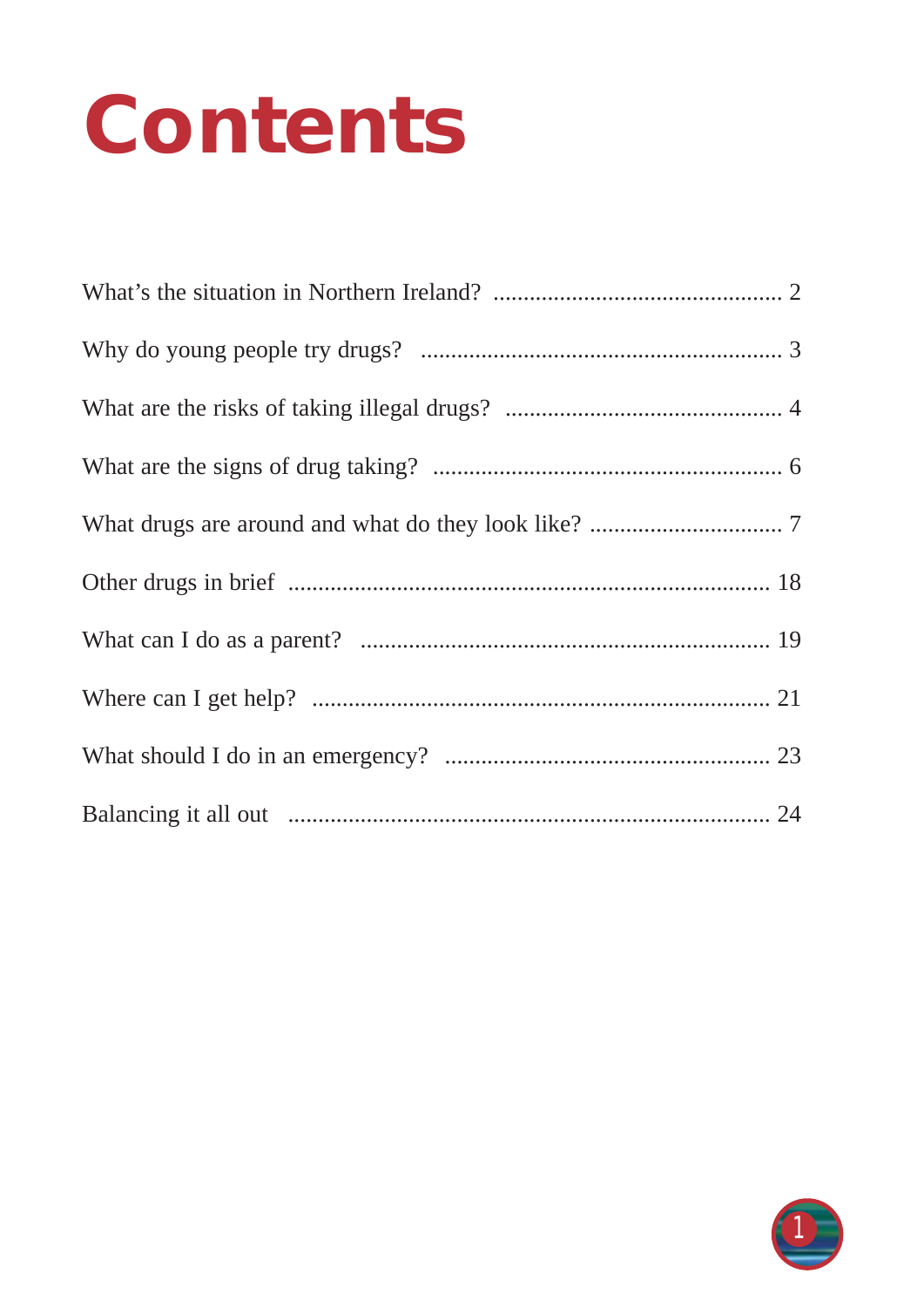# **What's the situation in Northern Ireland?**

In Northern Ireland the most commonly used illegal drugs are cannabis, cocaine, Ecstasy, amphetamine sulphate (speed), magic mushrooms and LSD. Young people may also misuse solvents or 'legal highs' (drugs which are legal to sell but not legal to sell for human consumption).

### *How many young people in Northern Ireland are taking illegal drugs?*

In 2007, a Northern Ireland survey of pupils between years 8 and 12 found that around one in five (19%) had ever used drugs or solvents. This represents a small reduction from 2003 when almost one in four (23%) said they had ever tried drugs or solvents.

However, this does not mean that they have necessarily used drugs or solvents over a long period of time nor that they regularly use drugs/solvents or will do so in the future.

*What about alcohol and tobacco?*

Alcohol and tobacco are still the most popular drugs for young people in Northern Ireland.

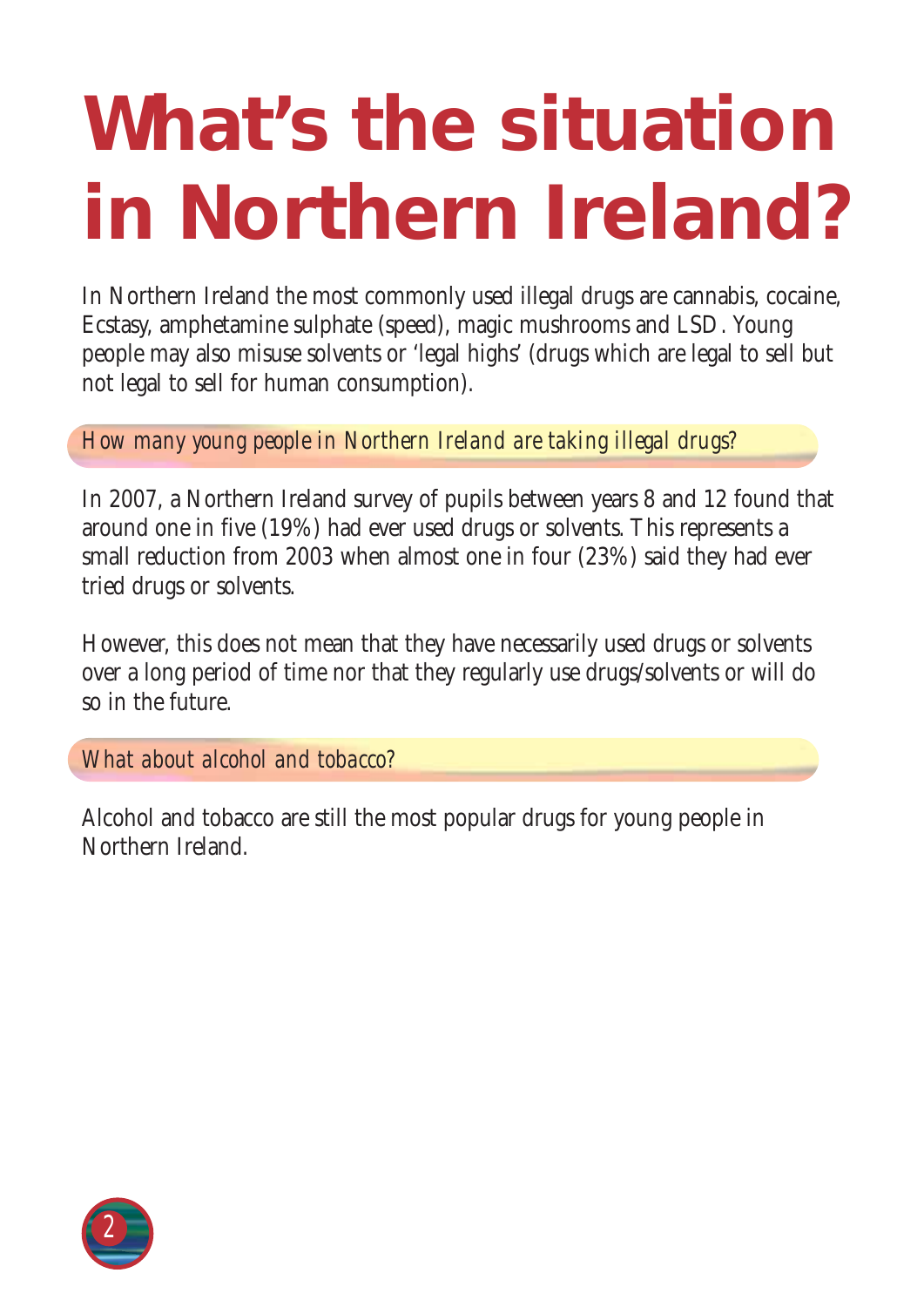# **Why do young people try drugs?**

### *The first time*

Young people may experiment with drugs for some of the following reasons:

- just to try it:
- to look and feel grown-up;
- to take a risk:
- because friends use it:
- because it's offered by friends;
- after a few drinks:
- to show off.

Many parents will remember the reasons why they first tried a cigarette or a drink when they were a teenager. These reasons are as true today as they were then. However, they now apply to illegal drugs as well.

*Why do some young people carry on taking drugs?*

There are many reasons why some young people carry on taking drugs but some of the common ones are: enjoyment, escapism, inability to cope with everyday life, lack of success and negative feelings about themselves.

Only some young people in Northern Ireland take illegal drugs on a regular basis and a few of these will become dependent on them. However, there are problems, risks and dangers involved with ALL types of drug use, and therefore it is important to talk to your children about drugs and solvents.

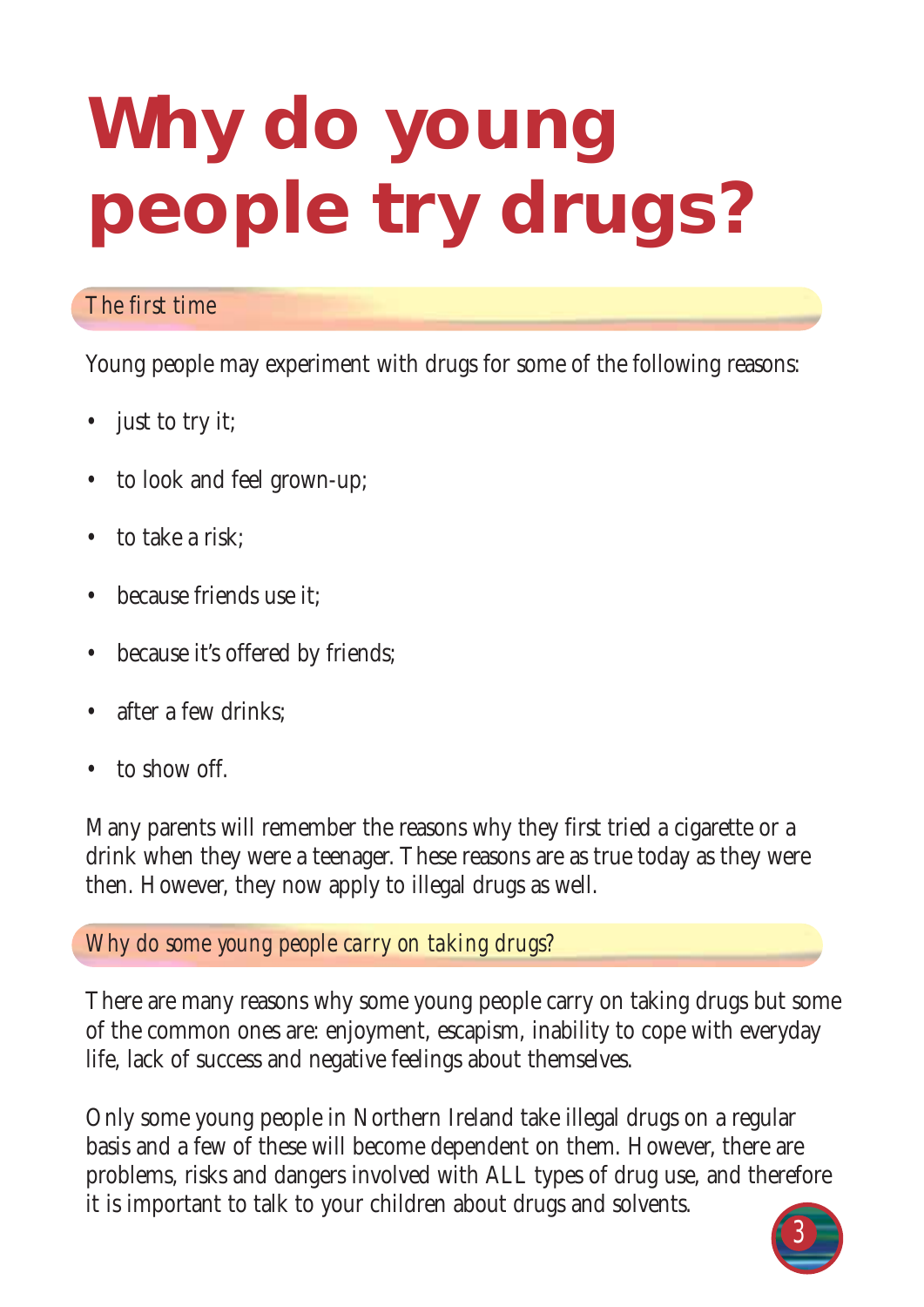# **What are the risks of taking illegal drugs?**

### *Physical risks*

These depend on the type and strength of the drug, the amount taken, where and how it's taken and the person taking it. There are a range of effects including a change in heart rate and blood pressure, exhaustion, collapse, and in a few cases, death. Physical dependence occurs when the body actually wants the drug. If the drug is not provided, withdrawal symptoms will occur, eg stomach cramps, sweating, sleeplessness or anxiety.

## *Psychological risks*

Effects include a reduction in self-confidence, feelings of inability to cope, anxiety and panic. These feelings can be quite mild or extremely frightening and can continue for several days after use. In some cases lasting psychological damage takes place, especially if there are any underlying mental health problems. Psychological dependence occurs when a person has a strong need to keep taking the drug in order to cope with life.

### *Social risks*

These include difficulties with family and friends and poor performance and difficulties at school, college or work. Drug taking can lead to involvement in anti-social activities, such as 'joy-riding'. Users may also make unwise decisions concerning, eg their sexual behaviour.

### *Legal risks*

These include being convicted of a drugs offence. Young people may also be convicted of being involved in petty crime to fund their drug taking. The resulting criminal record can affect a young person's life in many ways, including future job prospects and travel to certain countries.

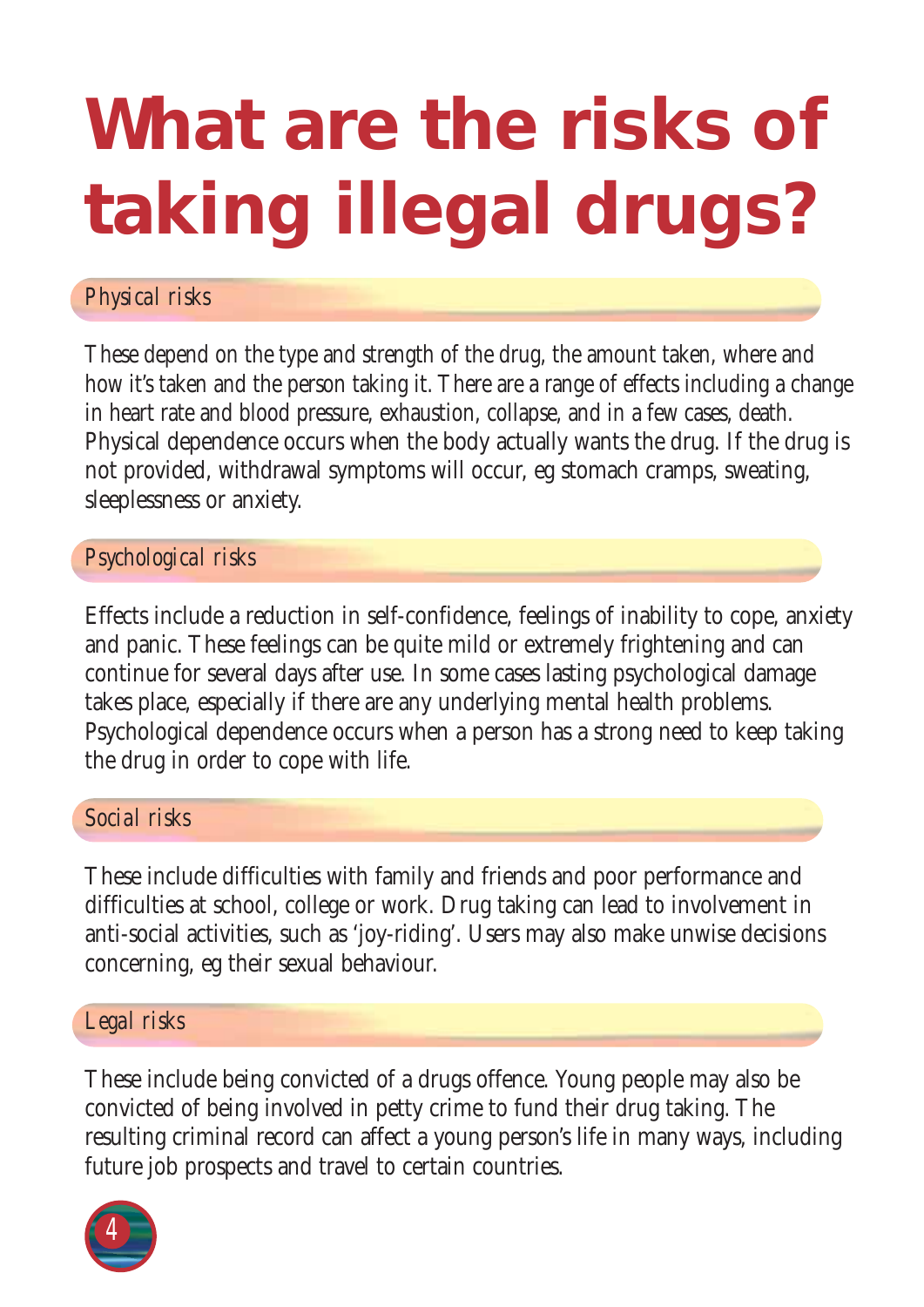### *Misuse of Drugs Act (1971)*

The possession and supplying of a drug (including giving to friends), which is described as illegal by the Misuse of Drugs Act (1971), is against the law and carries with it the definite risk of fines and/or imprisonment.

Nobody below the age of 10 in Northern Ireland can be convicted of a criminal offence. Above this age, it depends on the drugs the young person is taking or supplying. Under the Drugs Act 2005 increased sentences are available to the Courts if dealers are arrested selling drugs close to school premises.

Maximum sentences for offending against the Misuse of Drugs Act are severe.

Regular offenders, dealers and smugglers are targeted and may have all their property and goods taken off them and be imprisoned for many years. First offenders who have a drug for their own use may receive only a caution, but there may be more serious penalties.

In Northern Ireland, young people under 17 years of age are usually dealt with by a Juvenile Court. This court has powers to fine a parent or child, or to send the offender to a variety of institutions as an alternative to being sent to prison.

#### *As a parent, what are my legal responsibilities?*

Most parents are aware that their sons or daughters might be fined or imprisoned for possessing or supplying drugs. However, many don't realise that it is possible to break the law even without touching drugs.

If a parent knows that their son or daughter is sharing illegal drugs with a friend in their house, but does nothing to stop it, then that parent has committed an offence.

Further, in Northern Ireland, it is an offence to fail, without reasonable excuse, to report to the PSNI the commission of some serious criminal offences, including certain drug offences.

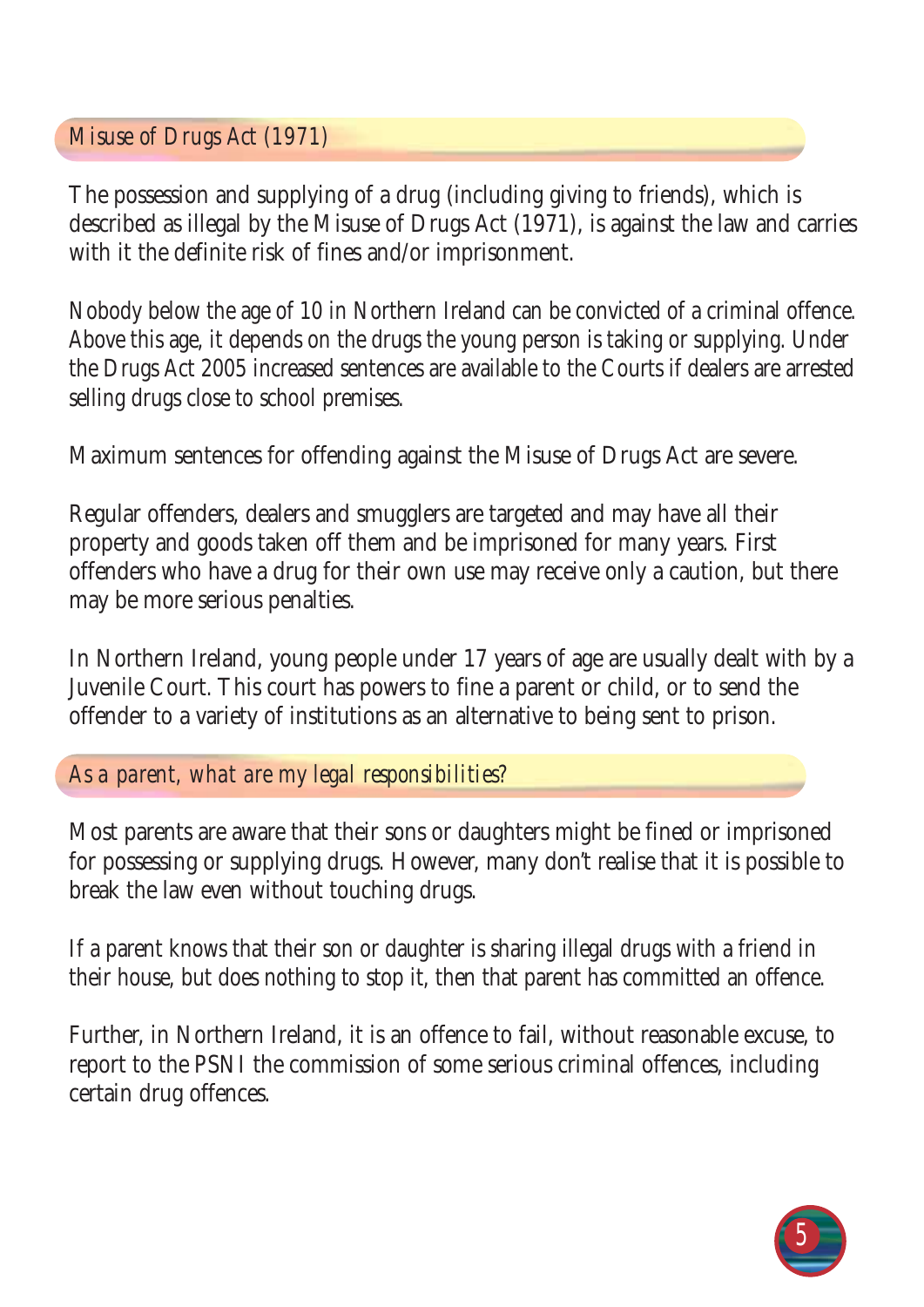# **What are the signs of drug taking?**

**IT IS** very difficult to tell when a young person first tries drugs or only takes them occasionally. Many of the 'signs' are just like the normal signs of growing up, eg being moody or distant. It's important that you don't jump to the wrong conclusions but look for some of the indicators below.

### *Possible indicators:*

- sudden and regular changes of mood;
- loss of appetite;
- gradual loss of interest in school, hobbies, sport, friends;
- increased evidence of lying or other secretive behaviour;
- money or other objects around the house 'going missing' (including the young person's formerly 'treasured possessions');
- unusually tired;
- unable to sleep at night;
- sudden appearance of new 'friends';
- bouts of talkative, excitable and overactive behaviour.

It's unlikely that you will find any actual drugs, but you may come across possible evidence of drug use. These include:

- cigarette papers;
- 'wraps' (square folds of paper which may have contained powder);
- cling film, foil and small plastic bags used to package small quantities of drugs;
- syringes.

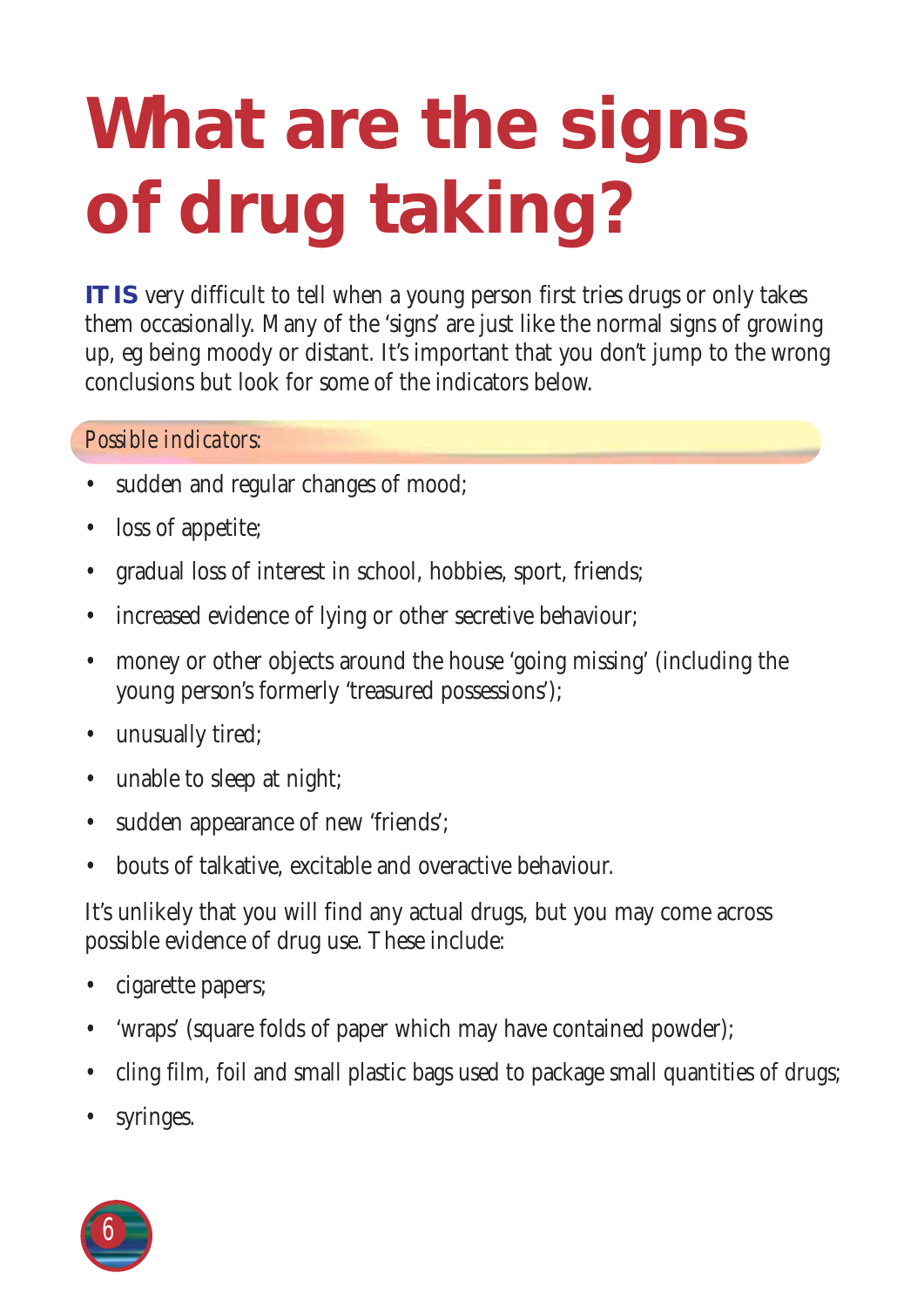# **What drugs are around and what do they look like?**

*There are four basic types of drugs:*

Depressants These drugs slow down the brain and body systems. Examples are alcohol, tranquillisers and solvents.

Hallucinogens These drugs can alter the way a person sees things, such as light and colour, and can cause hallucinations. Examples are LSD and magic mushrooms.

Stimulants These drugs speed up or stimulate the brain or body systems. Examples are amphetamine sulphate (speed), cocaine, caffeine and 'poppers'.

**Opiates** These drugs reduce pain. Examples are heroin and morphine.

Some illegal drugs are a mixture of types. For instance, Ecstasy combines hallucinogenic and stimulant effects while cannabis combines hallucinogenic and depressant effects.

Some slang names are included in this section, but these can be very localised and can change quickly. There is a danger that by using these terms with young people, parents can come across as completely out of touch or patronising.

Although the real risks of drug taking have been pointed out, it is possible to use drugs in a way that does not lead to immediate health problems or dependence, although these can't be ruled out. However, the only safe use of drugs is non-use.

Alcohol and tobacco are not included in the following section but they are still the most popular drugs for young people. They can cause serious health problems if taken on a regular basis over a long period of time and binge drinking is particularly risky for young people.

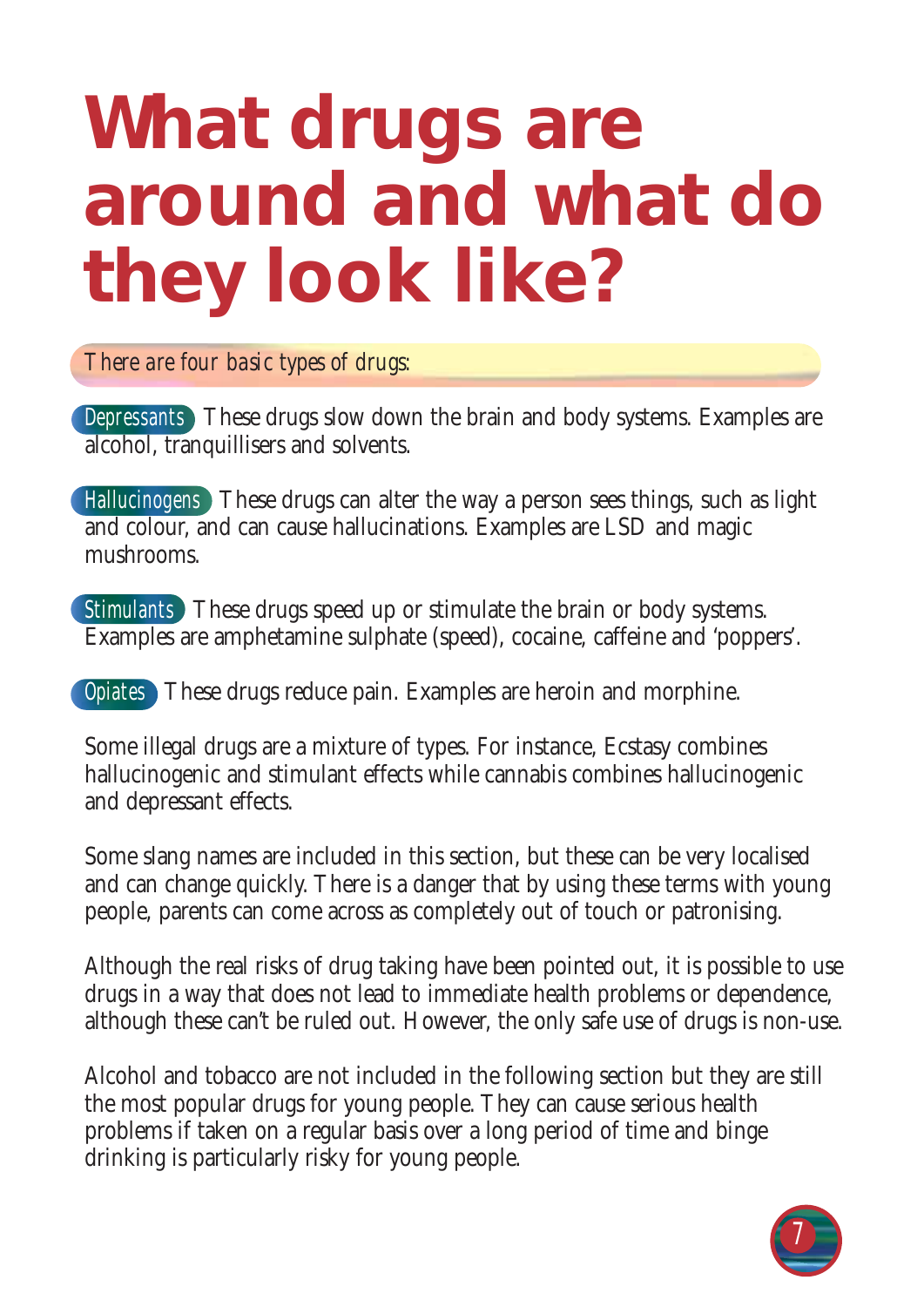## **CANNABIS**

Slang names: blow, dope, hash, wacky-backy, pot, joint, spliff, five-deal, smoke, skunk.

Description Cannabis is the most commonly used illegal drug in Northern Ireland. It is usually smoked in the form of resin (hash), a brown solid mass which is crumbled and mixed with tobacco and made into a type of cigarette called a 'joint'.



Effects Not everyone gets much effect from cannabis, and some novice users feel sick whilst others may feel anxious and guilty. Some people get mild hallucinations. The most common effects are relaxation, talkativeness and a heightened perception of music and colour.

Dangers One of the main dangers of cannabis is the state of intoxication it creates, eg like being drunk. The person may not be able to drive, cross the road or operate machinery safely. It may affect short-term memory and this could cause problems with school or college work. Cannabis use can worsen the symptoms of asthma. Heavy use of cannabis over a period of years may cause respiratory diseases like bronchitis and lung cancer. Regular use during pregnancy increases the risk of premature birth. Cannabis use has been associated with poor mental health and its use may increase the risk of developing mental illness in some users.

**Dependence** People can become psychologically dependent on cannabis for enjoyment, or coping with life. Users report symptoms of withdrawal which include decreased appetite, weight loss, lethargy, irritability, mood changes, muscle pain, sweating and insomnia.

**Other points** There is nothing 'in' cannabis which causes people to try other drugs, yet people who smoke cannabis are more likely to experiment with other illegal drugs.

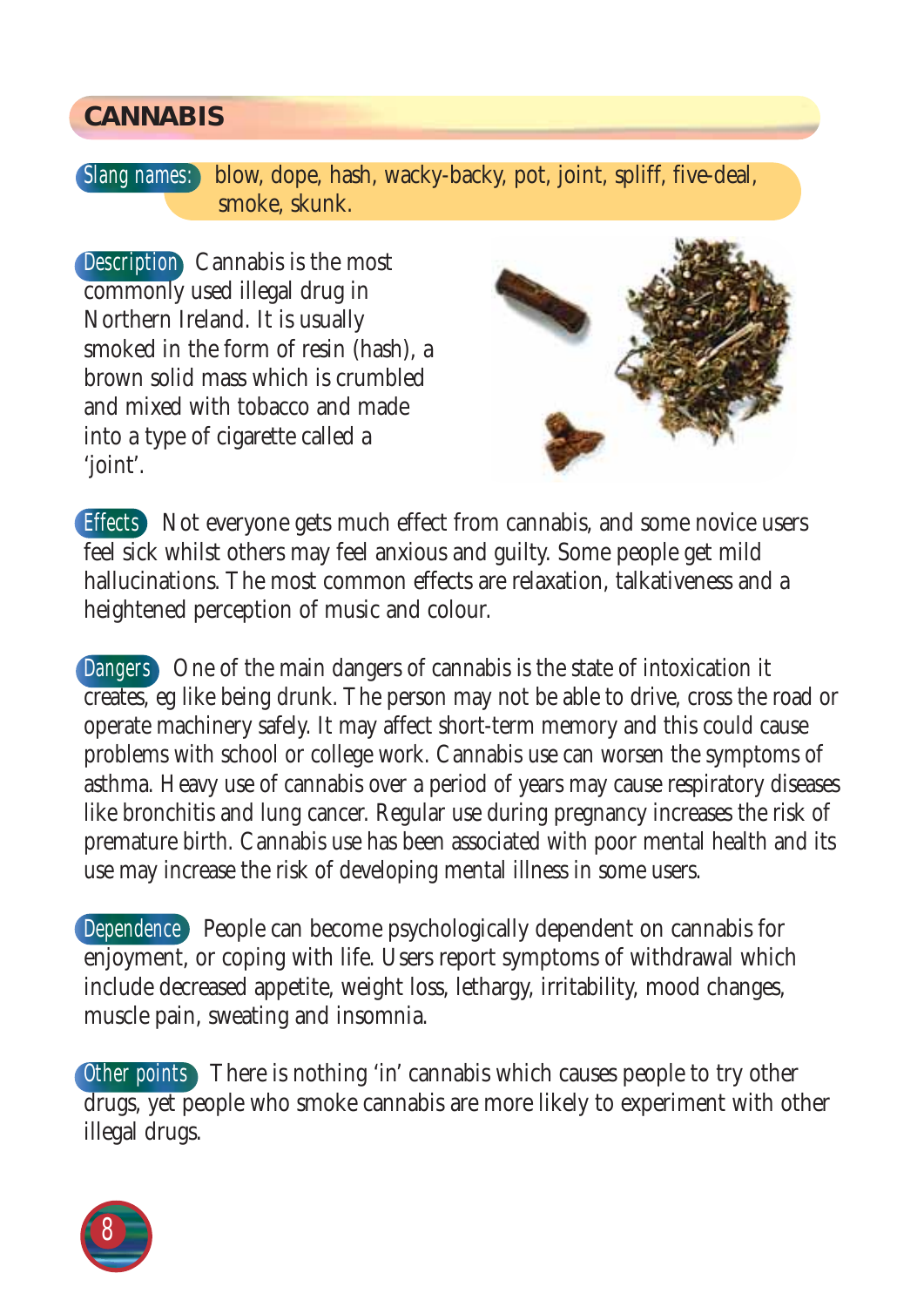## **ECSTASY**

Slang names: E.

**Description** Ecstasy is a drug mainly associated with the dance and all-night club scene.

Ecstasy is usually available as a white, brown, pink or yellow tablet, or occasionally coloured capsule, but can also come in powder or crystal form. Street names constantly change



according to the impressions/logos used on the tablets.

Effects The effects begin after about 20 minutes and can last several hours. The drug can have a calming effect with heightened perceptions of colour and sound. This is accompanied by sweating, loss of appetite, rise in heart rate and blood pressure and a stiffness in arms, legs and jaws. It also has stimulant properties. Coordination may be affected making it dangerous to drive or operate machinery under the influence of Ecstasy.

At higher or repeated doses, all these effects may be experienced more acutely.

For several days after taking the drug effects such as muscle pain, fatigue and low mood can occur. This feeling can last up to between 3 and 4 days and is known as a comedown.

**Dangers** Because the drug acts like a stimulant it is especially dangerous for people with heart conditions, high blood pressure or subject to epileptic fits or any kind of mental illness.

Frequent high doses have led to some users having feelings of anxiety, panic, confusion, and visual and auditory hallucinations.

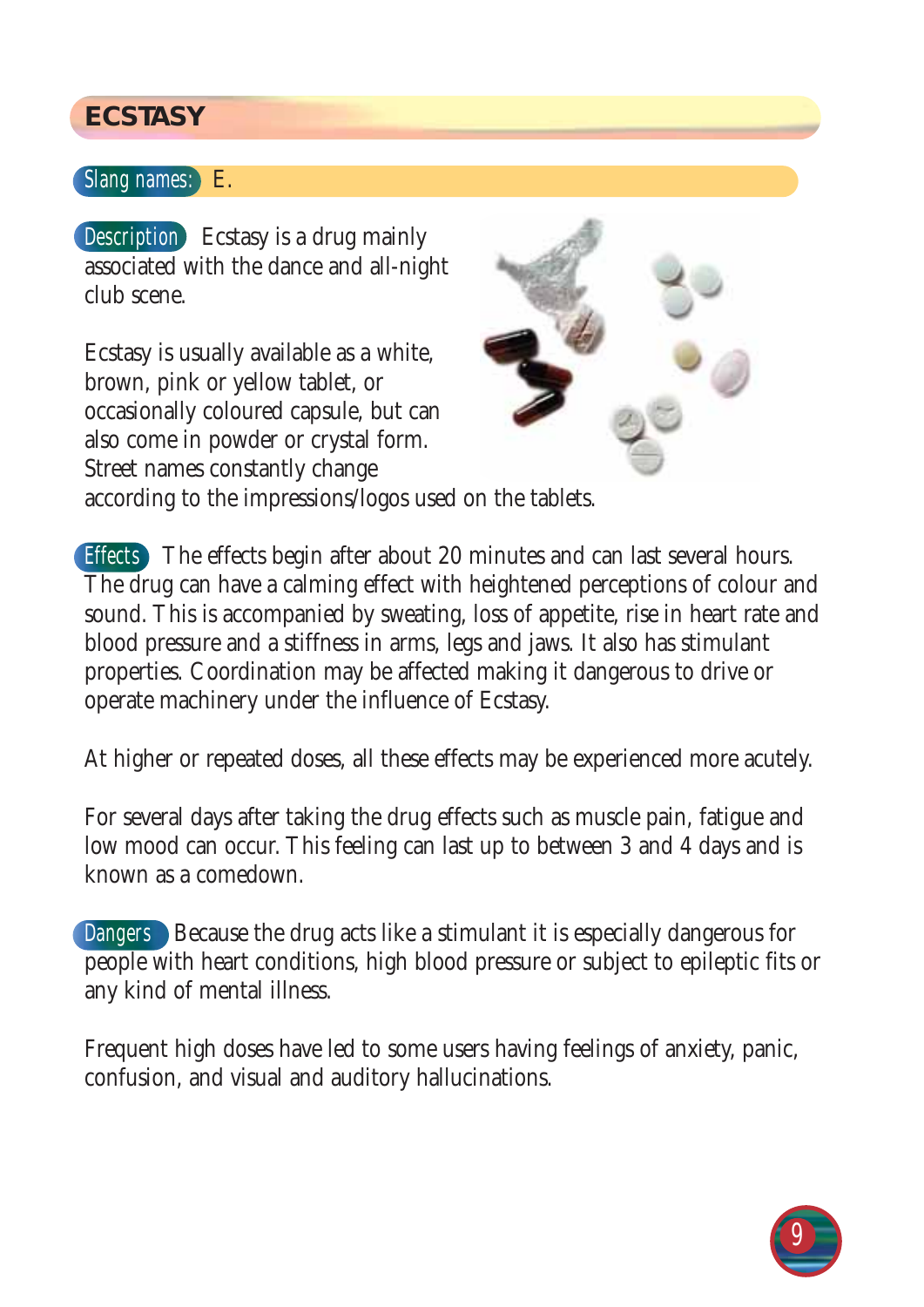There have been a number of deaths associated with Ecstasy in the United Kingdom. It would appear that the young people concerned may have been particularly susceptible to the stimulant effects of Ecstasy. There may also be a link between the susceptibility and attendance at dance venues where there is the risk of people becoming over-heated and dehydrated. It is possible that Ecstasy increases the effects of heat-stroke.

Deaths from Ecstasy use have also been attributed to people drinking too much water in attempting to counteract the dehydrating effect of the drug. Drinking too much water in one go is dangerous. Instead, sipping up to a pint of water over the course of an hour may reduce dehydration. Research into the effects of ecstasy use on the brain is ongoing. However, studies suggest that ecstasy may affect brain function, impairing memory or increasing symptoms of depression, anxiety and impulsivity.

**Dependence** Some users may become psychologically dependent. There is no physical dependence.

**Other points** This information about Ecstasy is based on the assumption that what is sold as Ecstasy, is in fact Ecstasy. However, the Trades Description Act does not cover illegal drugs, and some Ecstasy tablets contain other substances sometimes LSD and amphetamine sulphate, or household cleaners, dog worming ingredients and worse. Obviously in these cases the risks of physical and psychological harm increase.

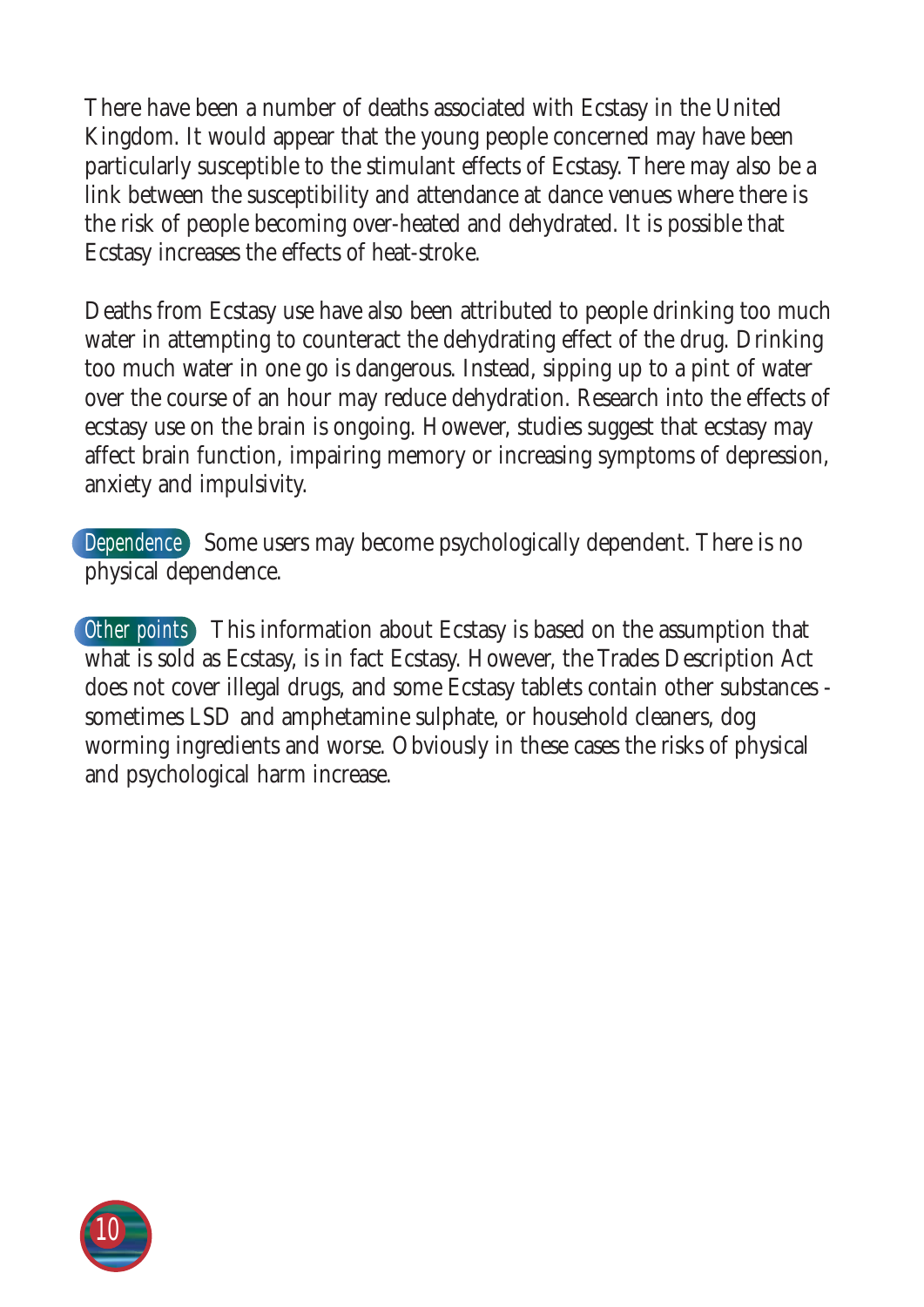## **AMPHETAMINE SULPHATE**

#### Slang names: speed, whizz, uppers.

Description Amphetamine sulphate is a stimulant. It is mainly found as a white or off-white powder sold in capsules or 'wraps' and is usually swallowed. It is often 'cut' (mixed) with other substances that look like the drug.

Effects One dose can last several hours. Amphetamine sulphate stimulates the nervous system, puts off tiredness for a time and makes the



person feel alert and confident. Users find quickly they need to take more of the drug to get the same effect. Unpleasant effects may include excessive mood swings, panic and confusion. After use people usually feel extremely tired, hungry and down.

**Dangers** Regular heavy use can increase the severity of the bad effects and can lead to feelings of paranoia and hallucinations in extreme cases. After long-term use the user may feel tired, hungry, depressed or even suicidal in the period after stopping using the drug and will continue to feel unwell for some time.

As a powerful stimulant that increases heart and breathing rates, its use places strain on the heart, which is dangerous for people with a heart condition. Its use can lead to anxiety, depression, irritability, aggression and paranoid feelings.

**Dependence** Regular use of the drug, even small amounts, can lead to a marked psychological dependence due to the feelings of wellbeing induced by the drug. Although there is not strict physical dependence associated with amphetamine sulphate, users try to delay the onset of tiredness and general feelings of being down by taking more of the drug.

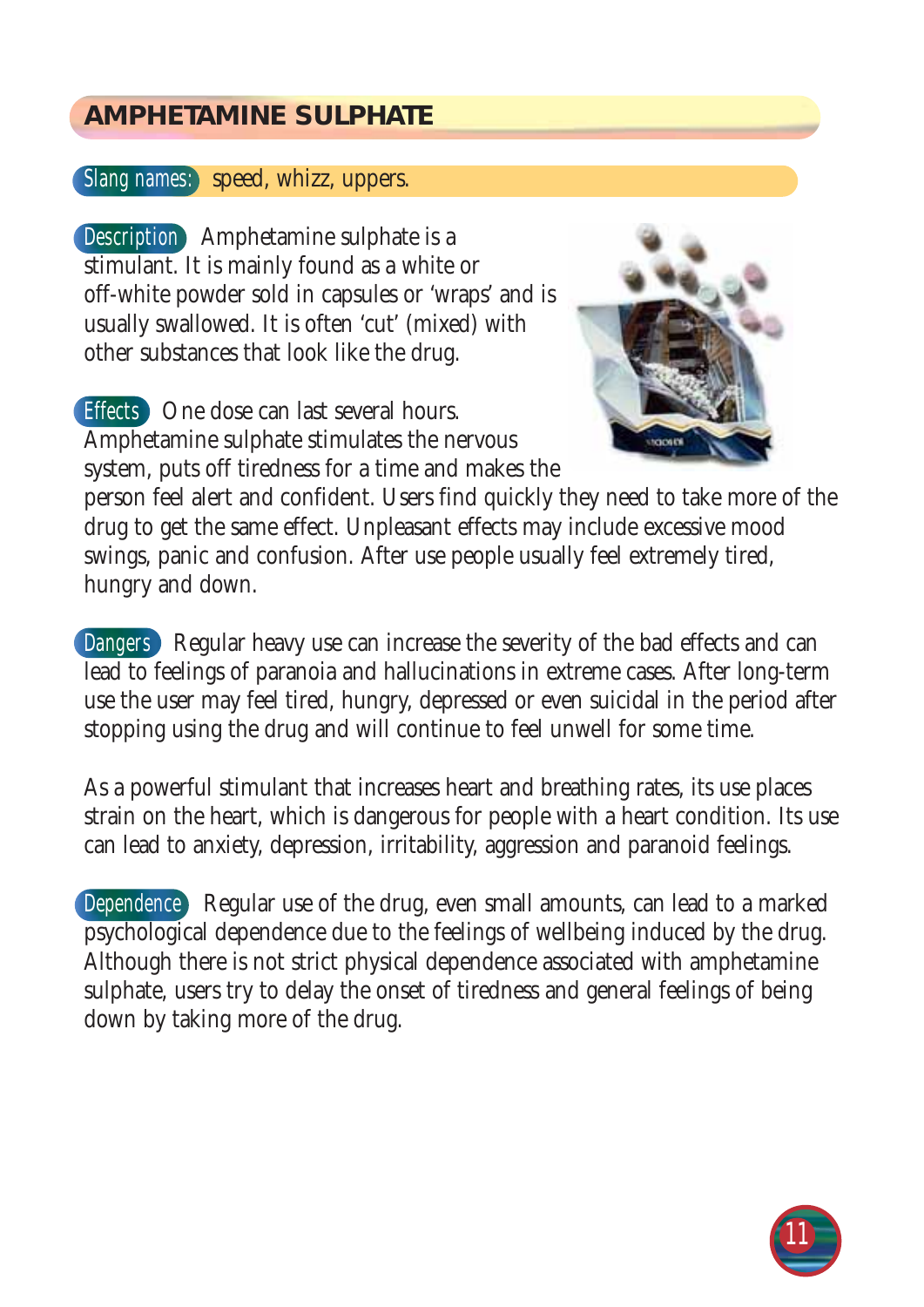#### Slang names: acid, acid-tabs, tabs, trips.

Description LSD is manufactured illegally in 'factories' in the UK and Europe by impregnating minute quantities of the drug onto small squares of blotting paper. These are then chewed or dissolved in the mouth. The squares carry attractive designs, eg patterns, symbols, and pictures of cartoon characters or film stars. Often LSD is



sold using the designs as 'trade' names. The designs change quite quickly and so a list of current names is soon out of date.

Effects LSD is an extremely powerful hallucinogen. It produces very profound psychological effects which depend on the amount taken and the feelings of the person at the time. The experience, or 'trip' which can last for up to 12 hours can vary from visions of joy and beauty to walking nightmares. Perceptions of the world become distorted. It can take a while to fully recover from the experience. There are virtually no physical effects.

**Dangers** The main danger of any hallucinogenic drug is that the experience may be damaging to someone with mental illness, or worse, may trigger a psychotic response in somebody whose condition is undiagnosed. People from a family with a history of mental illness are at particular risk if they take this drug.

Less seriously, inexperienced users can feel confused and disorientated for some time after taking the drug and may need reassurance that they are not going crazy. The risk of a 'bad trip' is increased if the user is already feeling anxious or distressed. Users may also experience something called a 'flashback' - where the 'trip' is relived without actually taking the drug. This can happen many years later.

**Dependence** A small minority of those who have used LSD become psychologically dependent. There is no physical dependence.

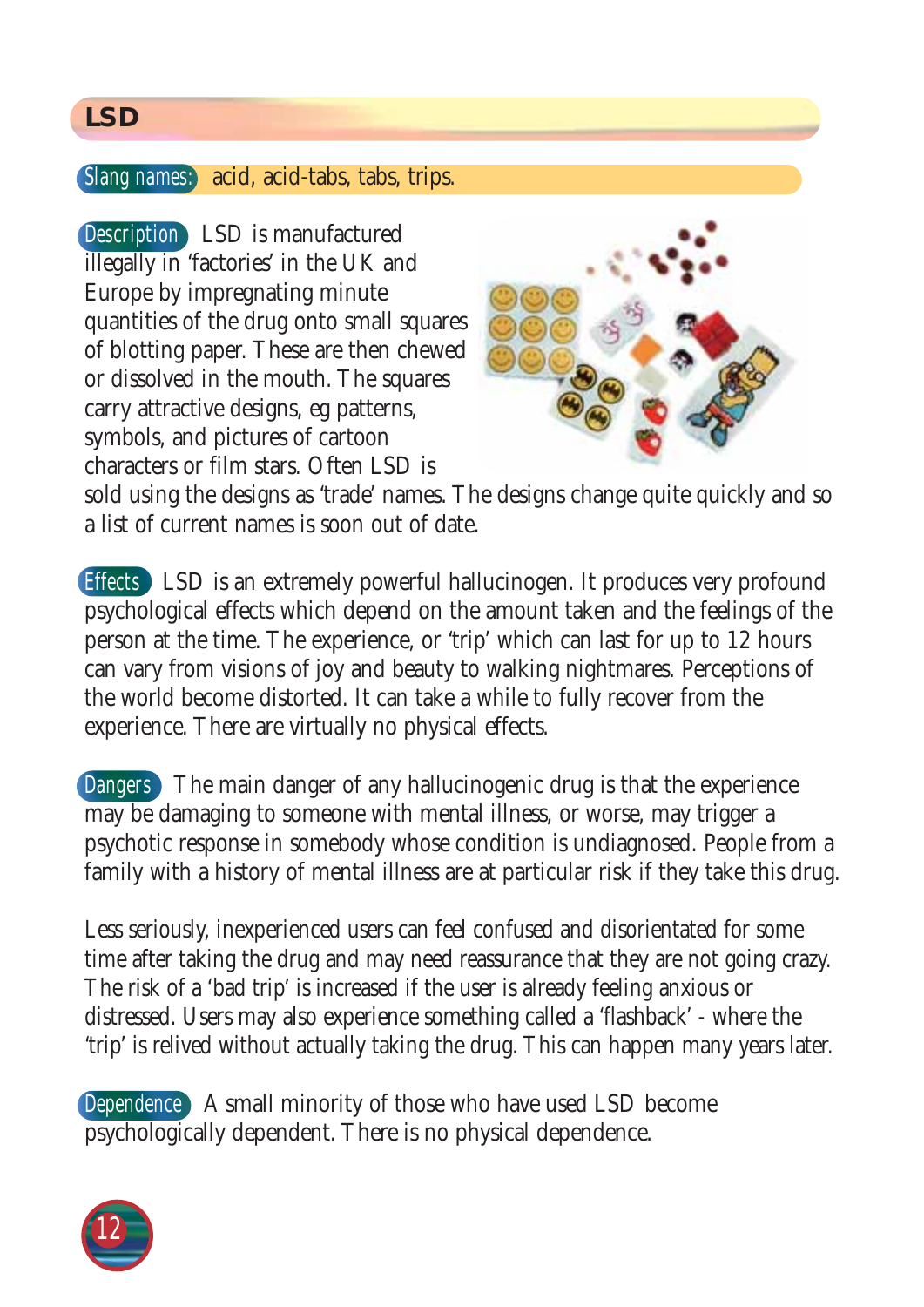# **MAGIC MUSHROOMS**

#### Slang names: mussies, mushies.

Description Magic mushrooms are those which contain the hallucinogenic drugs psilocin or psilocybin. These drugs are powerful hallucinogens which produce effects similar to LSD. Although there are around 12 different varieties of magic mushrooms that grow wild in the UK, the one most commonly



referred to as a magic mushroom is the Liberty Cap, which grows wild in many parts of Northern Ireland.

In the past, only dried and prepared magic mushrooms were illegal. The current law, which came into force on 18 July 2005, means that raw or fresh magic mushrooms, as well as those that are prepared (eg dried or stewed) are now classified as class A drugs.

Effects The effects depend on how many are taken. Small amounts can cause excitement and euphoria, larger amounts can lead to apparent distortions of shape and colour and hallucinations. There may also be feelings of nausea, dizziness, vomiting, diarrhoea and stomach pains.

**Dangers** These are the same as LSD. A specific danger with magic mushrooms is picking the wrong ones - some species are highly poisonous.

**Dependence** As with LSD, a small minority of users have become psychologically dependent.

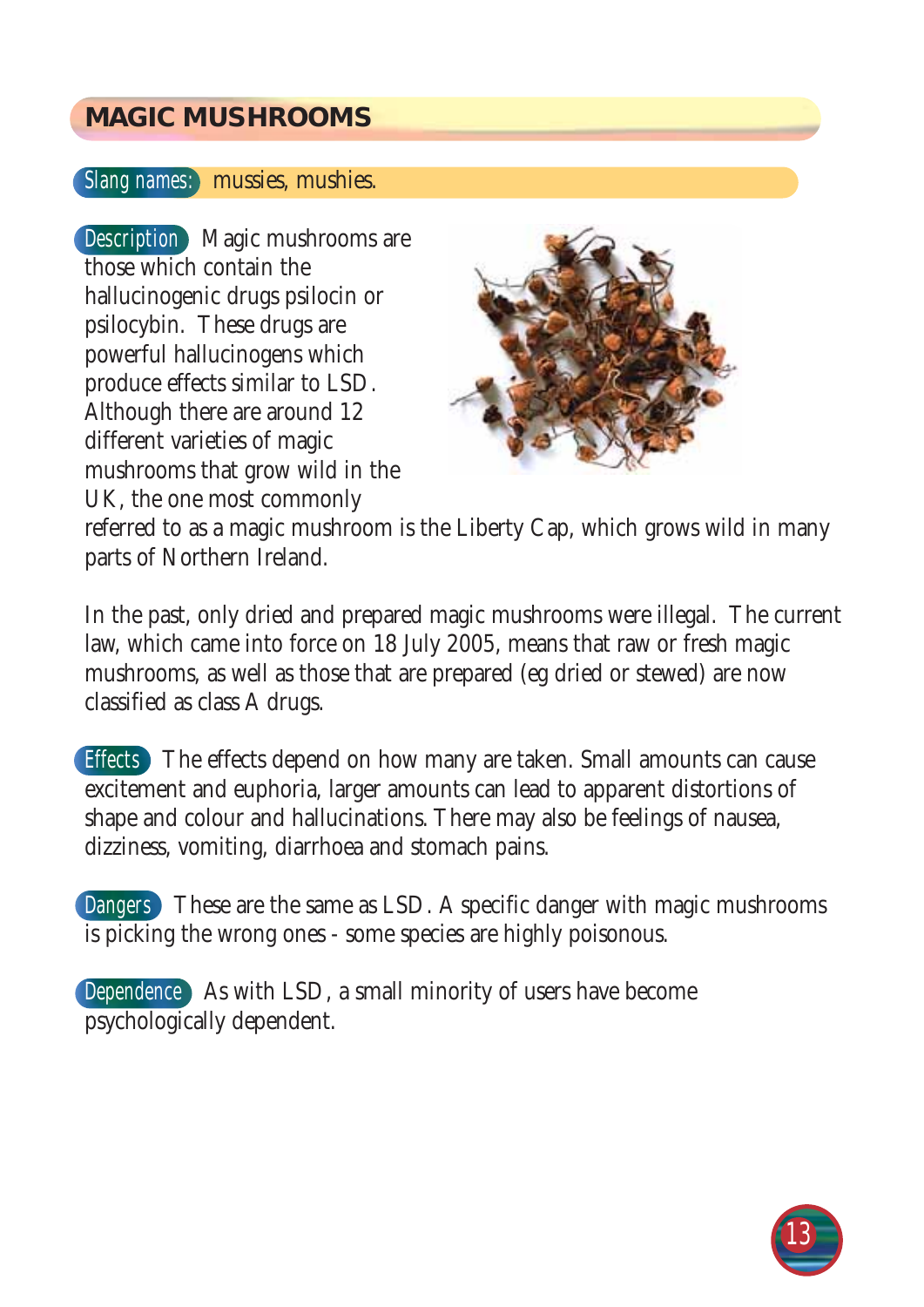### **HEROIN**

Slang names: smack, H, brown, gear, skag.

Description In Northern Ireland heroin is most commonly sold as a brown powder, although other forms, including grey, pink, and white are available. Compared to other illicit drugs, Heroin is not widely used in Northern Ireland. Among those seeking treatment for heroin use, the average age for first use of the drug is 22.



Effects Regular users say it produces a sense of warm and pleasant drowsiness. However, for the first-time user there can be immediate and unpleasant side effects such as nausea and vomiting.

**Dangers** Regular prolonged use can cause poor health due to an inadequate diet, constipation and loss of periods for women. There are the obvious health risks involved with injecting drug use, eg HIV infection. Excessive doses can lead to coma and death from respiratory failure. Death may also occur because the user cannot always be sure of the mix and strength of the heroin. There have been deaths associated with heroin use in Northern Ireland.

**Dependence** There is a high risk of both physical and psychological dependence.

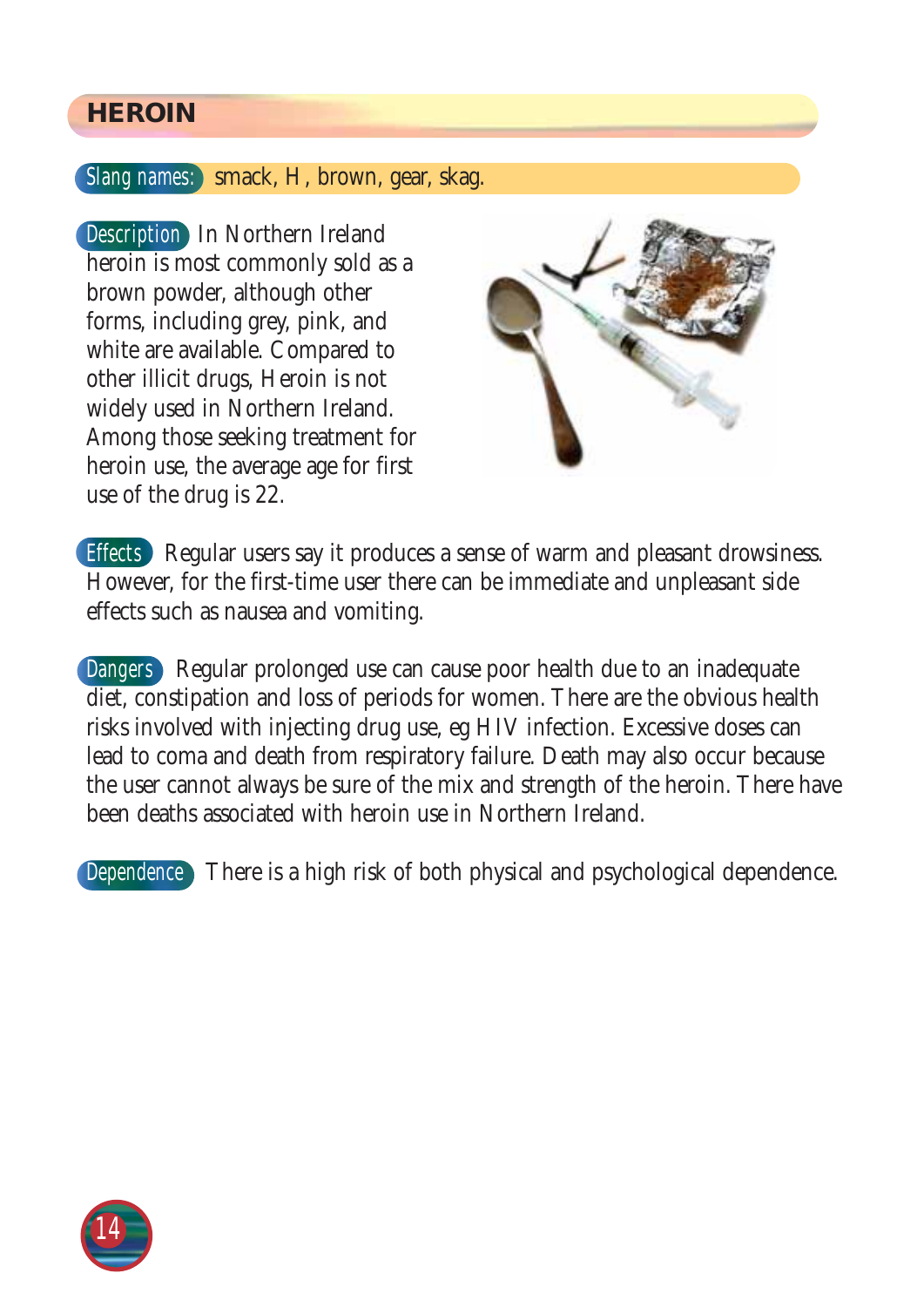## **COCAINE AND CRACK**

Slang names: cocaine, coke, charlie, white.

Description Cocaine (right) is a stimulant drug. It is a white powder which is usually sniffed. Crack, (below) is a form of cocaine that can be smoked. It looks like a small crystal about the size of a raisin.

The effect of a single dose of cocaine lasts 20-30 minutes. With repeated use, more of the drug is required to produce the same effect.



Each small crystal of crack lasts about 10-12 minutes.



Effects Like amphetamine sulphate, cocaine and crack stimulate the nervous system and make the person feel alert and confident. Unpleasant effects include exhaustion, nausea and being unable to relax or sleep.

Dangers The longer term consequences of taking either cocaine or crack include shortness of breath, chest pains, feelings of paranoia and damage to the nose.

**Dependence** There is a very high risk of psychological dependence with both drugs. There is no strict physical dependency.

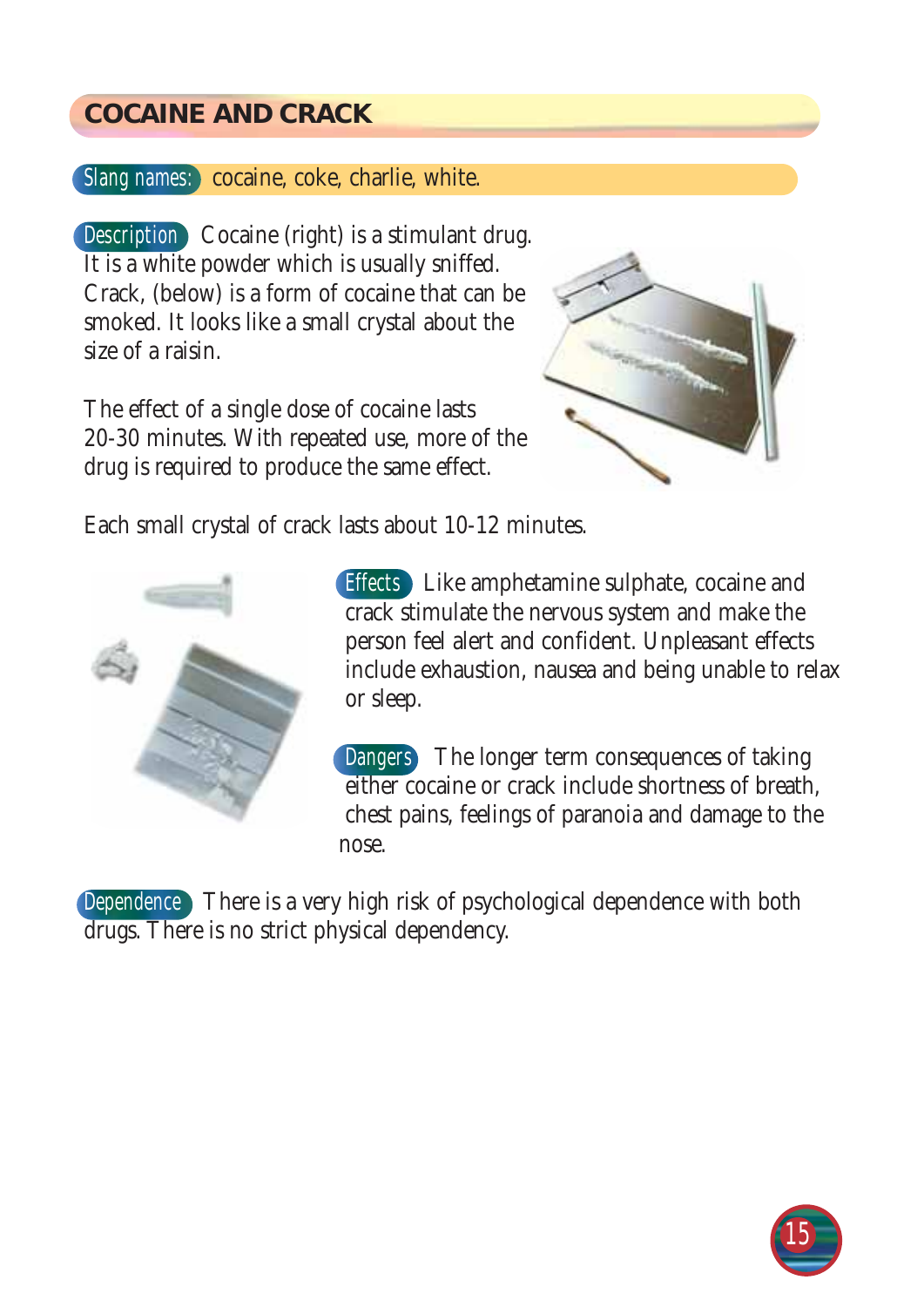# **SOLVENTS**

**Description** The range of products of this type is extensive and widely available, it includes:

- aerosol sprays (like hair spray or pain relieving sprays);
- butane gas (used as cigarette fuel);
- solvent-based glues;
- dry-cleaning fluids;
- paint and paint thinners;
- correcting fluids;
- petrol.



**Effects** Solvent sniffing is not illegal. However, it is against the law to supply or offer to supply volatile substances to anyone under the age of 18, knowing or suspecting that the product will be misused. It is also an offence to supply gas lighter refills to anyone under the age of 18. The effects of using solvents are like that of alcohol. Solvents act as a depressant and cause intoxication and occasionally hallucinations.

**Dangers** It is especially dangerous to place a plastic bag completely over the head, spray aerosol or cigarette lighter fuels directly into the mouth, have lighted cigarettes around when misusing solvents or get intoxicated in dangerous places, for example near water or alone. Solvents can also cause sudden death. They can make the heart more sensitive to the effects of adrenaline causing it to beat irregularly and sometimes stop. This is more likely if misusers are excited or exert themselves. For this reason anyone found with solvents should never be chased. It can occur with first-timers as well as regular users. Long-term regular use may also cause problems with the kidneys, bone marrow and liver.

**Dependence** Misusing solvents carries a risk of psychological dependence. Although there would appear to be no physical dependence with solvents, long-term users sometimes display mild withdrawal symptoms.

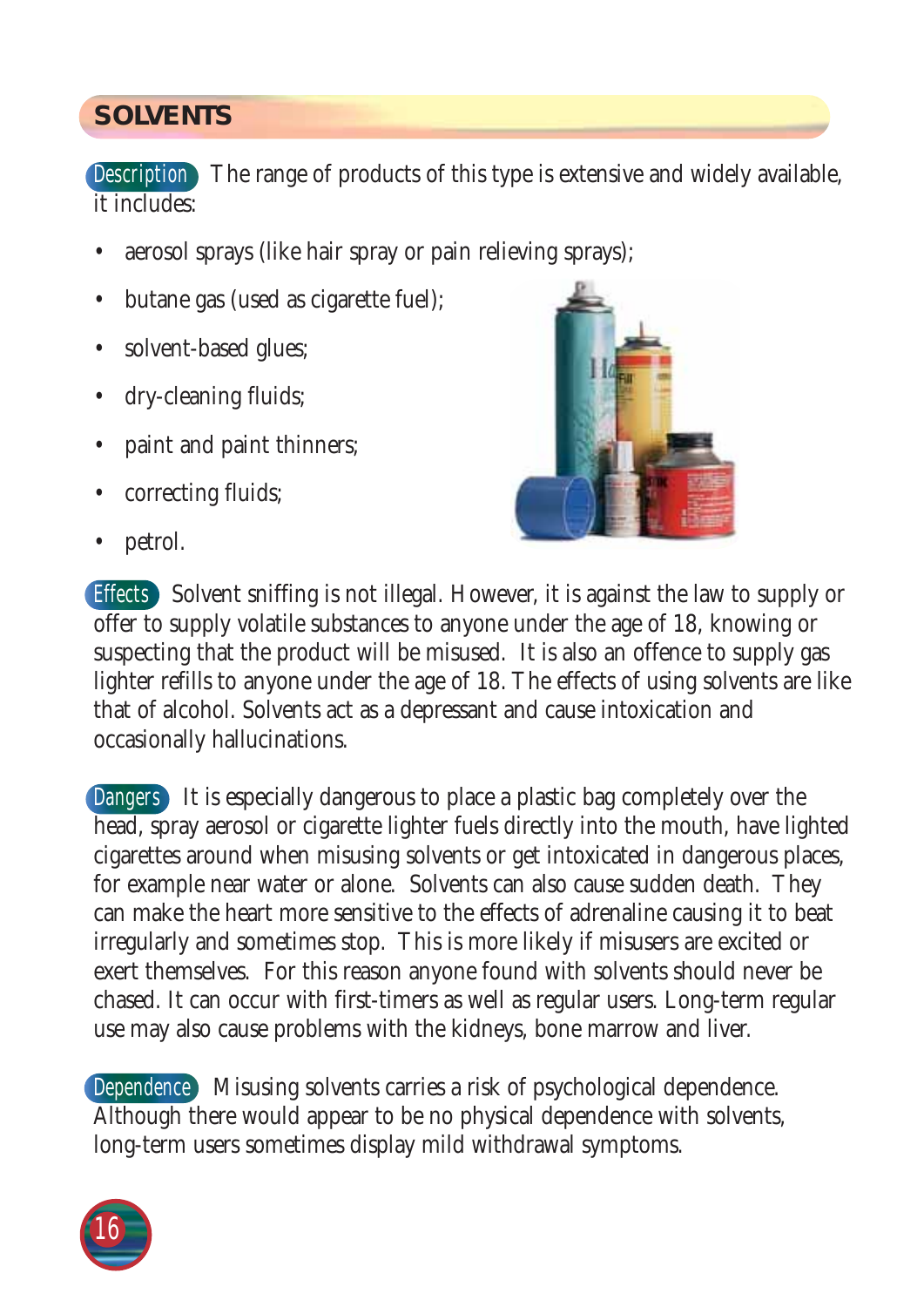## **LEGAL HIGHS**

What is a legal high? A legal high is a substance that is not controlled under the Misuse of Drugs Act and is therefore legal to possess. However, most of the substances are regulated by the Medicines Act, which makes it illegal to sell, supply or advertise them for human consumption. The substances are generally bought from 'head shops' or from internet sites



who may claim they sell them for use as bath salts, incense or plant food.

Synthetic drugs (also called designer drugs) These are drugs created by modifying the chemical structure of existing drugs or by creating a new drug that can produce effects similar to illicit drugs but which can be sold legally. The health risks will differ according to the drug.

Because many of these drugs are so new, little is known about them. As with illegal drugs, because the production is not regulated, what is sold under a given name one week may turn out to have a different chemical make-up the next week, so the effects on the body are unpredictable. Also, people who use legal highs are likely to be mixing them with alcohol, illicit drugs or prescription drugs, and we don't know the effects on the body of mixing these substances.

New drugs are continually being produced - often to keep one step ahead of legislation ie as one substance is made illegal, there may already be a number of 'modified' versions ready to take its place.

**Plant-based legal highs** These include the leaves of plants which can be smoked or chewed. However, they are not necessarily safe. Also, they could also be treated with dangerous chemicals which have potentially serious side effects.

For more information on specific legal highs and their health risks, go to www.talktofrank.com

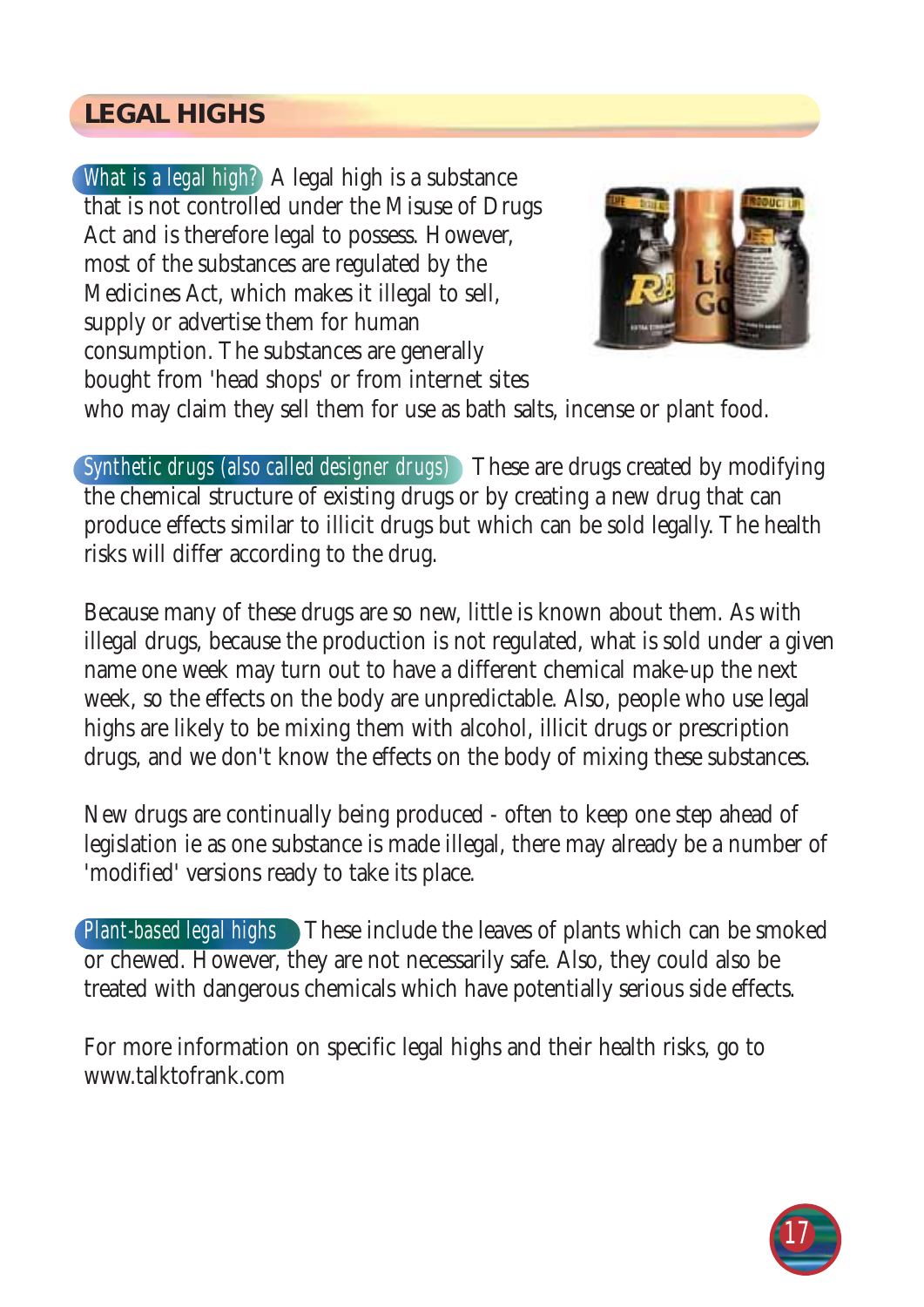# **Other drugs in brief**

### *Prescription drugs*

The most commonly prescribed tranquillisers in Northern Ireland belong to a group of drugs known as benzodiazepines - these include temazepam and diazepam. They amay be initially prescribed for a few weeks to help cope with a crisis. However, it is easy to become physically and psychologically dependent upon them and people who try to stop may suffer very unpleasant withdrawal symptoms. These drugs are commonly found in many medicine cabinets and young people have been known to experiment with them.

### *Ketamine*

Ketamine is a powerful anaesthetic drug, classified as illegal under the Misuse of Drugs Act (1971). Anecdotal evidence suggests that a small number of people in Northern Ireland use ketamine recreationally.

*Anabolic Steroids*

These are misused by some athletes and bodybuilders in order to increase muscle size, and, because they are derived from the male hormone testosterone, they also stimulate aggression. Some athletes claim steroids help them to train harder and recover more quickly from injury.

There are many potential problems associated with these drugs:

- in young people, use of these drugs can restrict growth;
- in men, there may be temporary side effects on the reproductive system, such as reduced sex drive and lower sperm count;
- in women, 'masculine' side effects such as deeper voice and smaller breasts may not be reversible when drug use ceases;
- if injected, using shared equipment, there is the obvious risk of infection;
- although rare, steroids may cause death from liver cancer.

These drugs may circulate in some gymnasiums and health clubs. At present it is not illegal to possess them, but it is illegal to supply them to anyone under the age of 18.

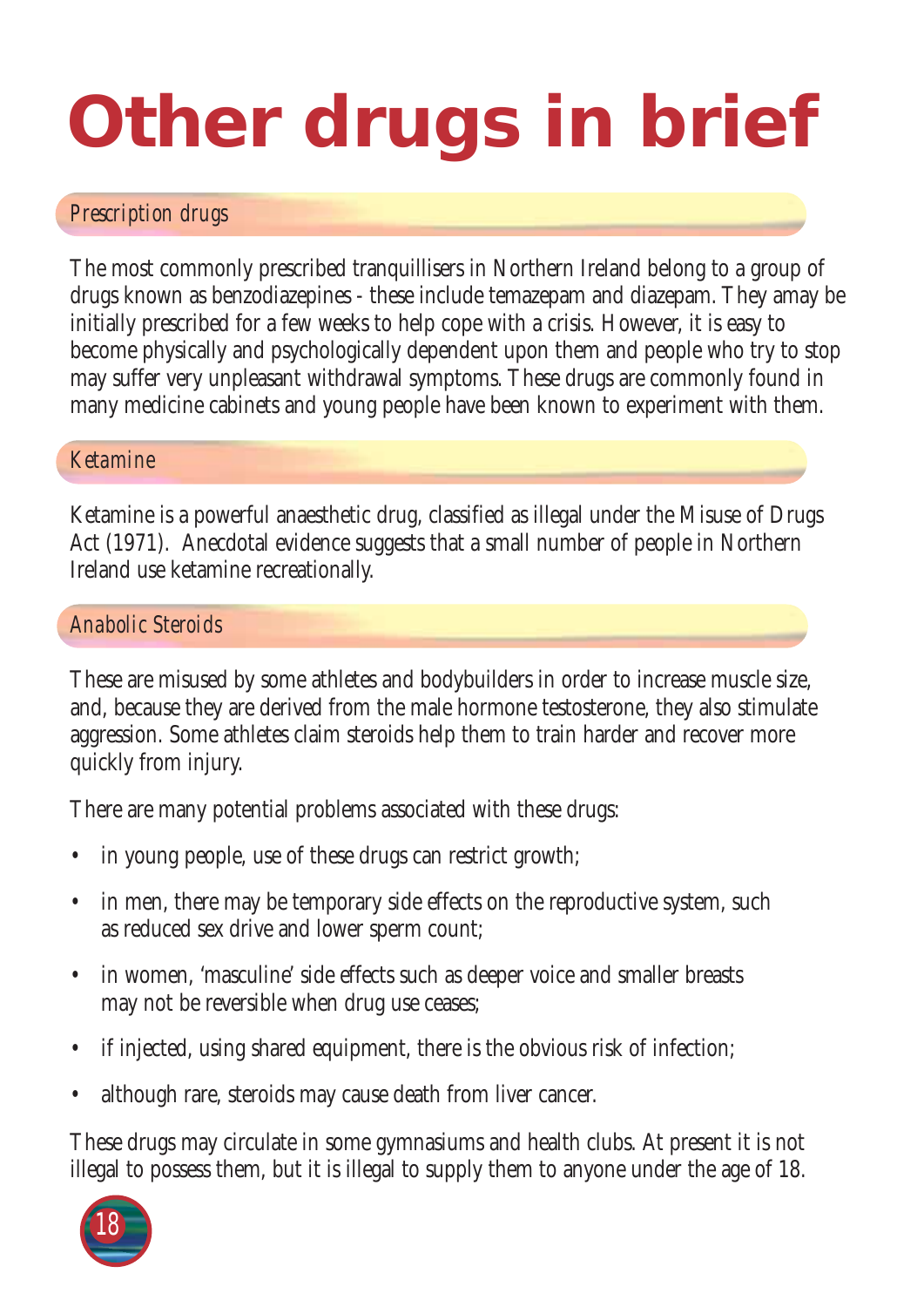# **What can I do as a parent?**

**PARENTS CAN** play a vital role in preventing harm to young people caused by drugs or solvents. You have a special relationship with your child.

All young people are at risk of taking drugs - being tempted to try is easy and resisting the temptations can be difficult. As a parent/guardian you can influence your children whether they try drugs or not. As a parent/guardian you can also help them if you find they are taking drugs.

Research in Northern Ireland has shown that young people believe their parents have a role in drug education, and that they want to know what their parents think about drugs.

### *As a parent/guardian you can:*

- Increase your knowledge about drugs and their effects. The information in this booklet is a good beginning but you might want to get more information. The organisations listed on pages 21-22 can provide specialist help. It is important to try and stay up-to-date, and further information on drugs is available online at www.drugsalcohol.info
- Talk to your child about drugs. It is important to present accurate information. You should make clear what your views are on taking drugs. Try to be consistent about how you present them.
- Keep up-to-date with your child's interests and friends especially any new friends.
- Find out what your child's school/college/club is doing to tackle drug misuse. If there is a parent information meeting about drugs - go along.
- Stay alert to possible signs of drug taking. Some of the signs which may indicate that your child is involved with illicit drugs have been listed on page 6. As a parent you are in an excellent position to spot some of these signs.

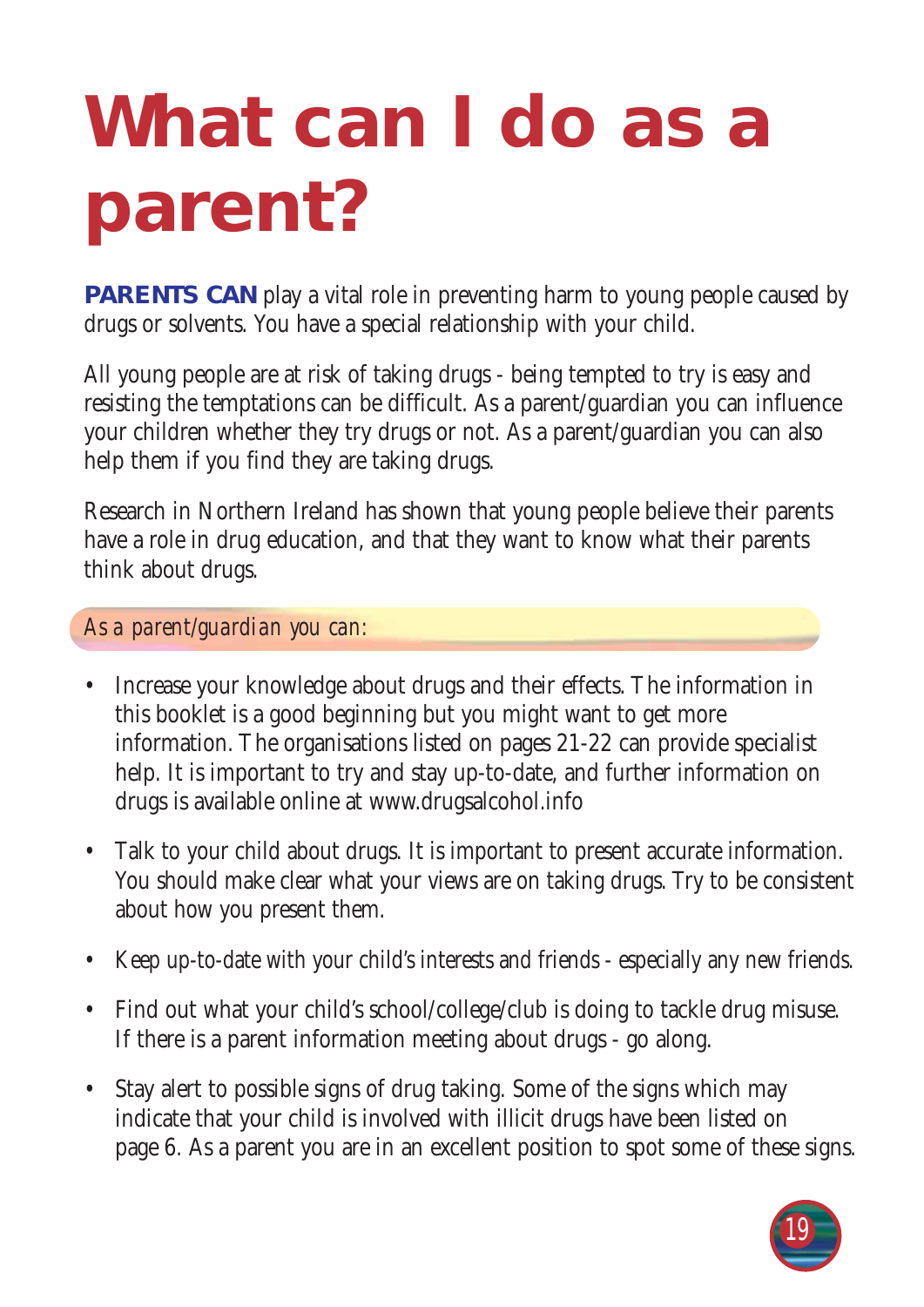*If you suspect your child is taking drugs:*

- before you say anything, try to make sure you are not jumping to conclusions;
- then talk to them and share your concerns.

It may be your concerns are unfounded, but if you find your child is taking drugs:

- it is important to stay calm;
- stop and think before you do anything.

*What can you do to help your child?*

It is important that you:

- have got your facts right;
- find out if their drug taking is a regular thing or a one-off 'experiment';
- keep talking and listening.

If it was a 'one-off,' you may need simply to talk to them. Be firm, consistent and caring. Disapprove of their actions - not them. Give them some reasons for not taking drugs.

For example:

- that drug taking is illegal and could lead to trouble with the police and affect their chances at school and work;
- that it could affect their health now and in the future.

If you feel it is more than a 'one-off' situation, and that you need help, there are a number of sources of help and support.

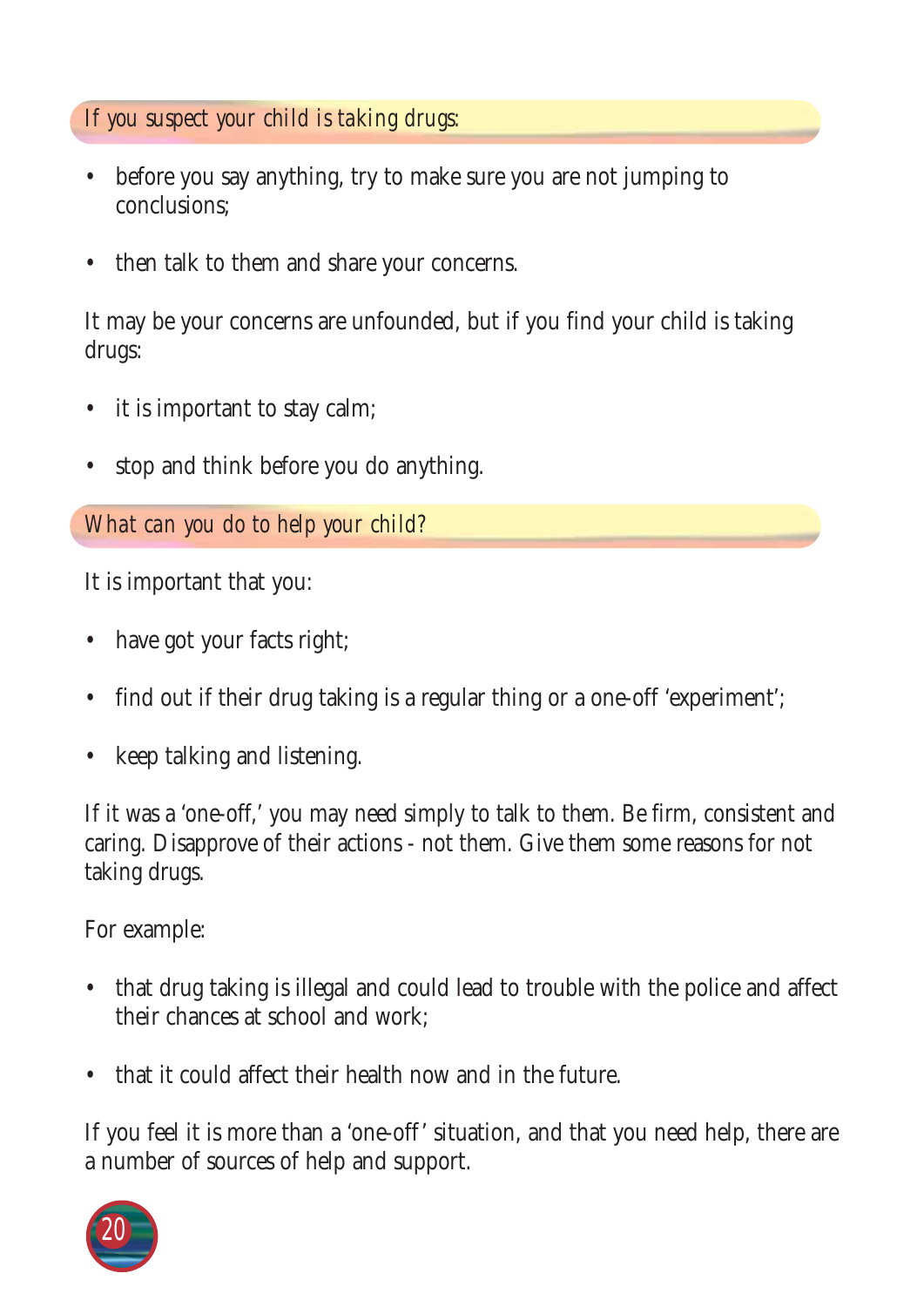# **Where can I get help?**

**IF YOU** are concerned that your son or daughter may be taking drugs, get in touch with your GP or the following services.

In addition, specialist services exist within Child and Adolescent Mental Health Services (CAMHS) for young people who have both mental health and drug/alcohol problems. Where appropriate, your GP can make a referral.

There are four Drugs and Alcohol Coordination Teams (DACTs) covering Northern Ireland, based on pre-existing Health and Social Services Board areas. Each one has a Drugs and Alcohol Coordinator who may be able to give you more information about organisations and events in your local area. They can be contacted at the numbers below:

Eastern DACT: 028 9031 1611 Northern DACT: 028 2531 1111 Southern DACT: 028 3741 4557 Western DACT: 028 8225 3950

A list of organisations in Northern Ireland that offer support, counselling and other drug services may be accessed online at www.drugsalcohol.info. You can use this list to search for help in your local area. Examples of services working with young drug users and their families include:

#### **DAISY (Drug and Alcohol Intervention Service for Youth)**

30-34 Hill Street Belfast, BT1 2LB Tel: 028 9043 5815

23 Bridge Street Lisburn, BT28 1XZ Tel: 028 9260 4422

7a Dublin Road Omagh, BT78 1ES Tel: 028 8224 1525

29A Strand Road Londonderry, BT48 7BL Tel: 028 7137 1162

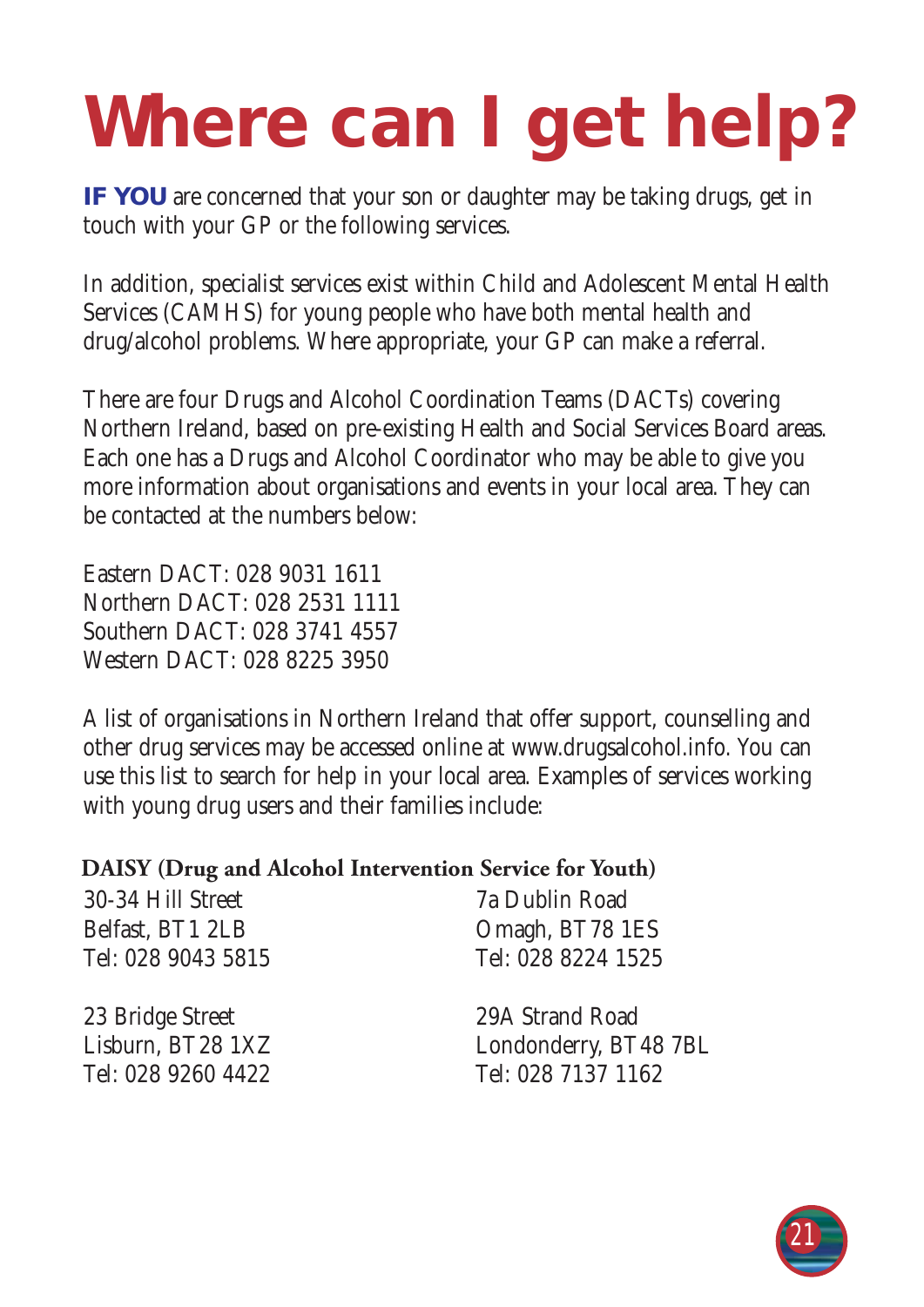**FASA (Forum for Action on Substance Abuse/Suicide Awareness)** 178-180 Shankill Road Belfast, BT13 2BH Tel: 028 9080 3040

**Dunlewey Substance Advice Centre (NI Ltd)** 80 Broughshane Street Ballymena, BT43 6ED Tel: 028 2565 2105

#### **Opportunity Youth - CHILL**

21a Railway Street (2nd Floor) Armagh, BT61 7HP Tel: 028 3752 5481

Mount Zion House 53 Edward Street Lurgan, BT66 6DB Tel: 028 3832 2714

For some parents it may be useful to discuss their concerns with teachers, youth workers or probation officers.

There are an increasing number of community organisations and programmes dealing with all the issues involved in drug misuse. They may well advertise their services locally, and your local Drugs and Alcohol Coordinator may also have details.

In addition, information on drugs and local drug services, advice and help can be obtained from the National Drugs Helpline (Frank), which offers a free, 24 hour confidential service. Tel: 0800 77 66 00.

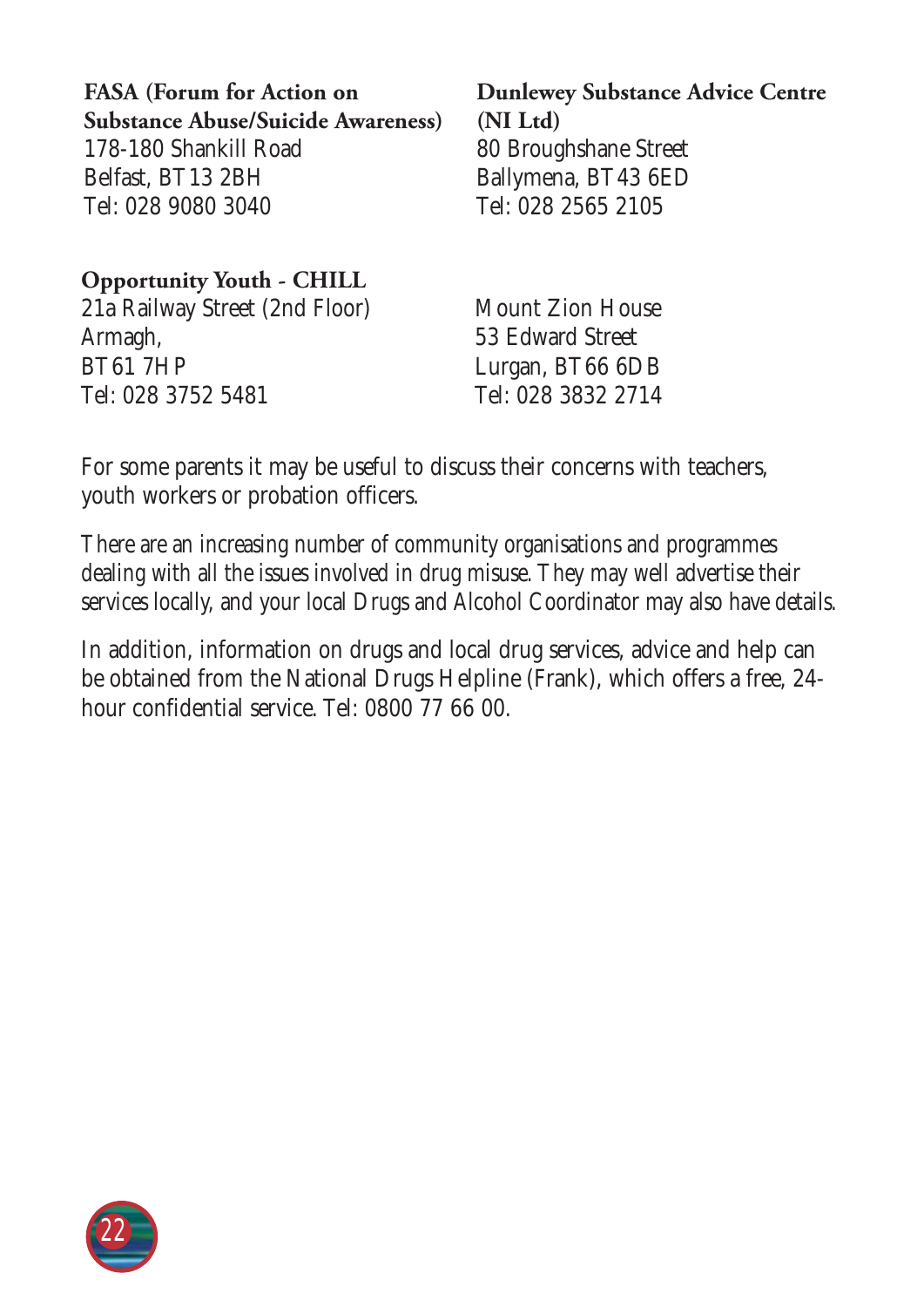# **What should I do in an emergency?**

**IF YOU** find a young person drowsy or unconscious it's important that you know what to do. It could save their life.

### *You should:*



1. Make sure they've got fresh air.

2. Turn them on their side and try not to leave them alone (this is important because if they are sick they may inhale their own vomit).

3. Dial 999 and ask for an ambulance.

4. If you find any powders, tablets or anything else that may suggest drug taking give them to the ambulance personnel.

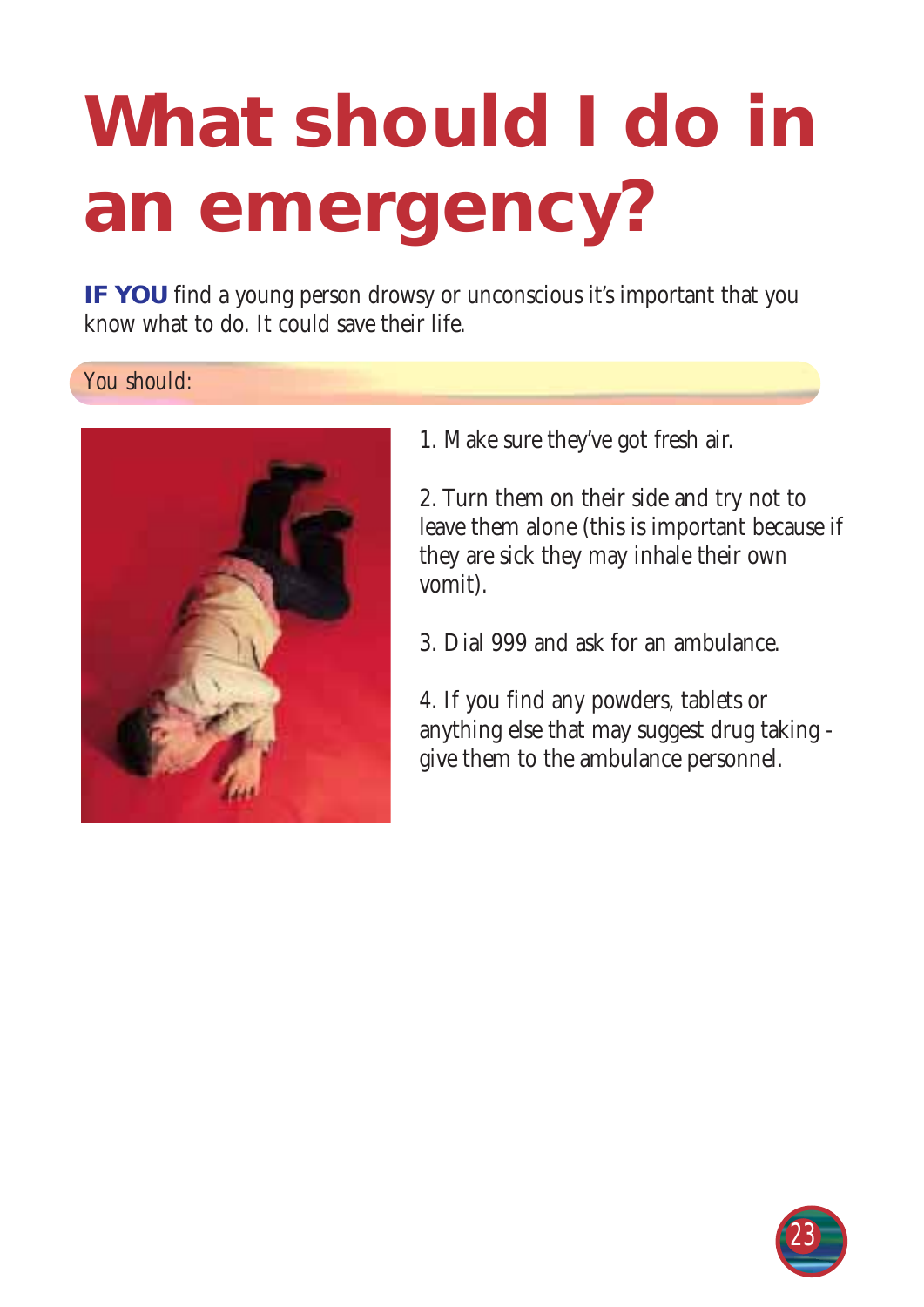# **Balancing it all out**

**BEING A** parent has never been easy - at the same time growing up isn't always easy either. There are many conflicting pressures on young people, eg to be an individual and yet to be 'one of the gang'. They have a need to be independent and make their own decisions.

As a parent it is important to understand these pressures, which can sometimes become reasons for young people experimenting with, and perhaps regularly using drugs.

The care, support and understanding of parents at this time is especially vital.

If you suspect or are concerned that your son or daughter is using illegal drugs do not delay in getting help or advice.

This booklet contains information and text formerly in the booklets *Drugs what every parent should know* and *Drugs and solvents - you and your child.*



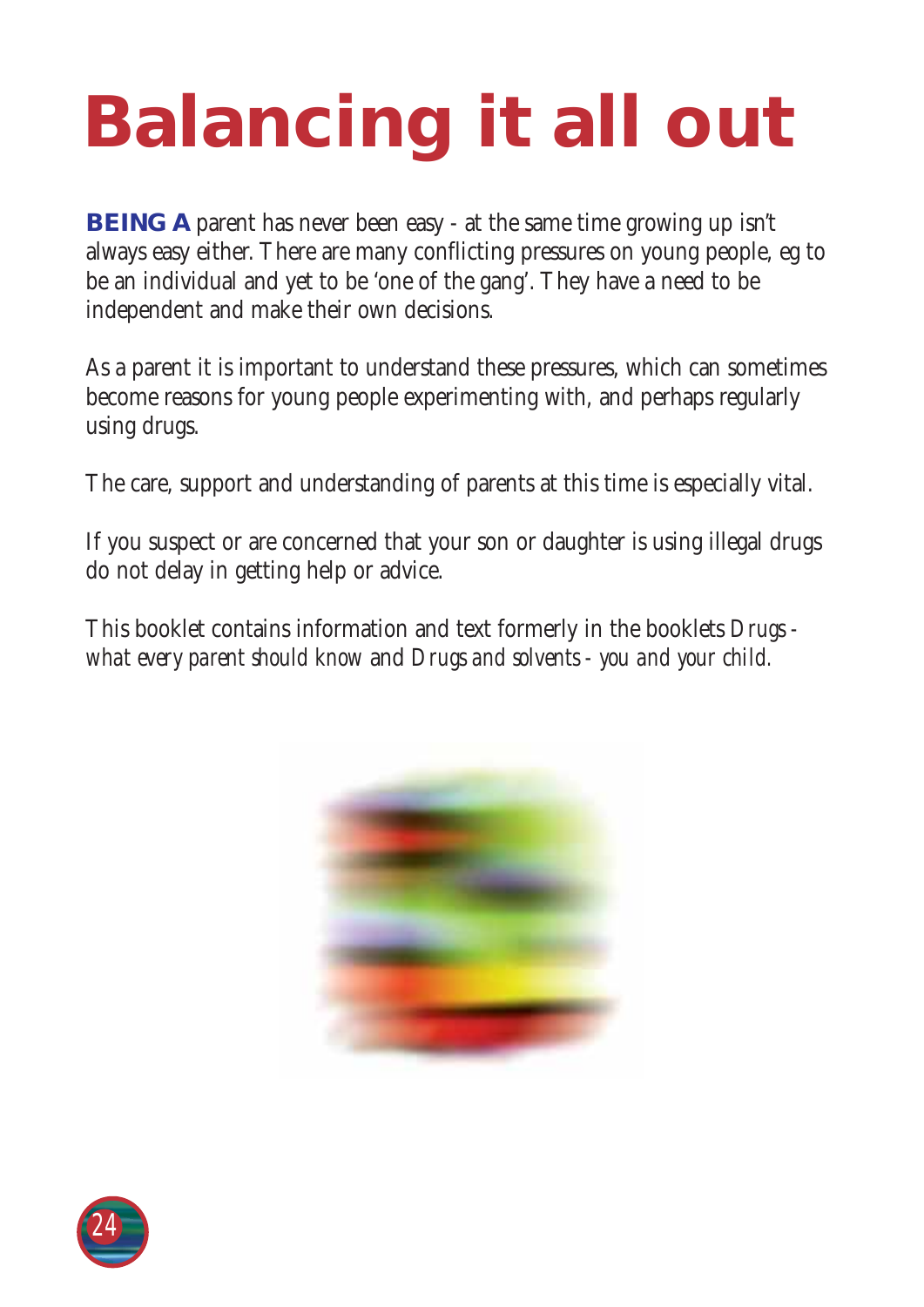This booklet is for all parents and adults in Northern Ireland who want straightforward facts about drug use among young people.

First printed 1994. Reprinted 1994, 1995. Revised reprint 1996, 1998. New edition 1998. Revised reprint 2000, 2003, 2005, 2006, 2010.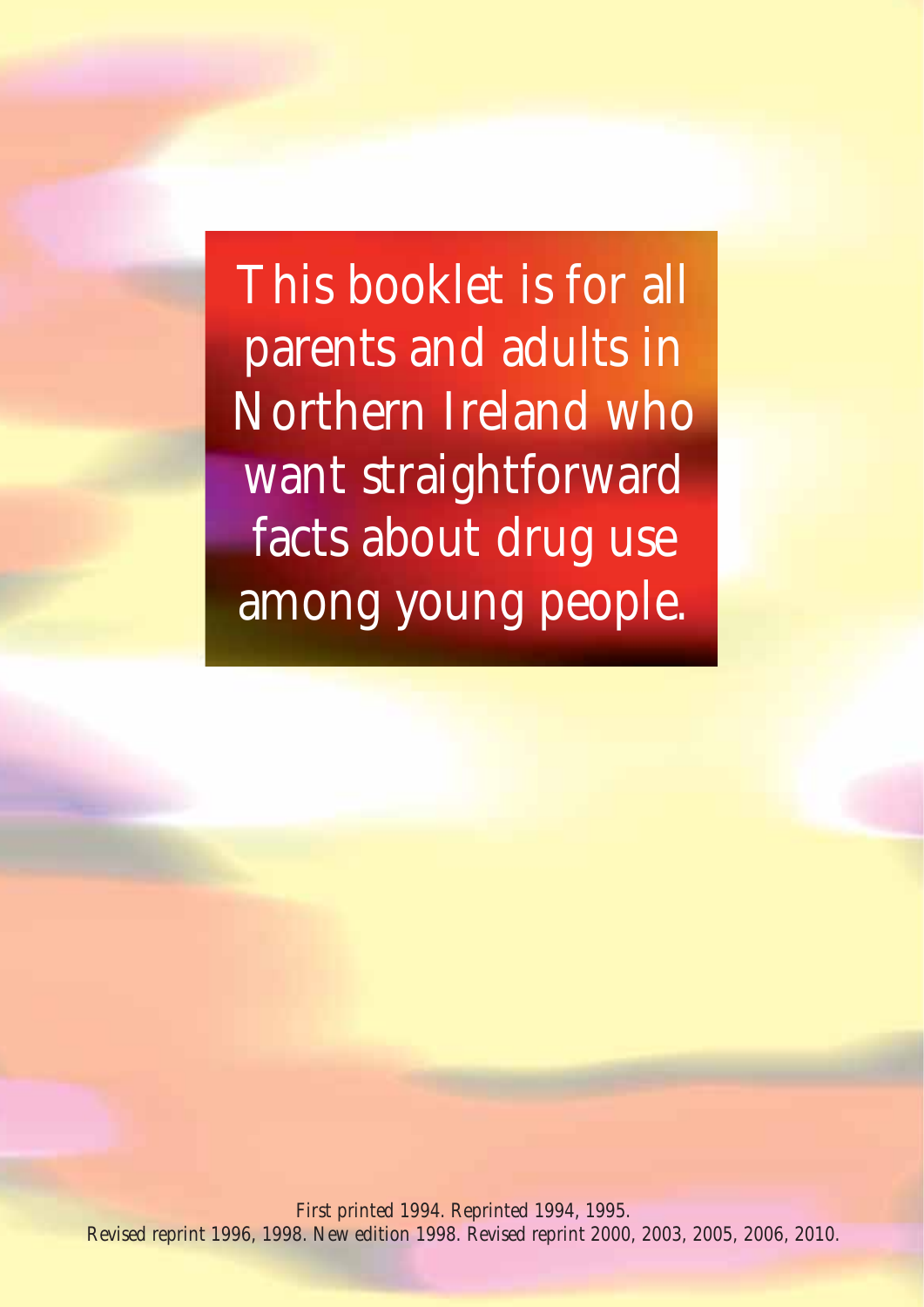If you have any worries or questions about drugs, there is someone there to talk to you.

For information and advice, call the National Drugs Helpline (Frank) free and in confidence on